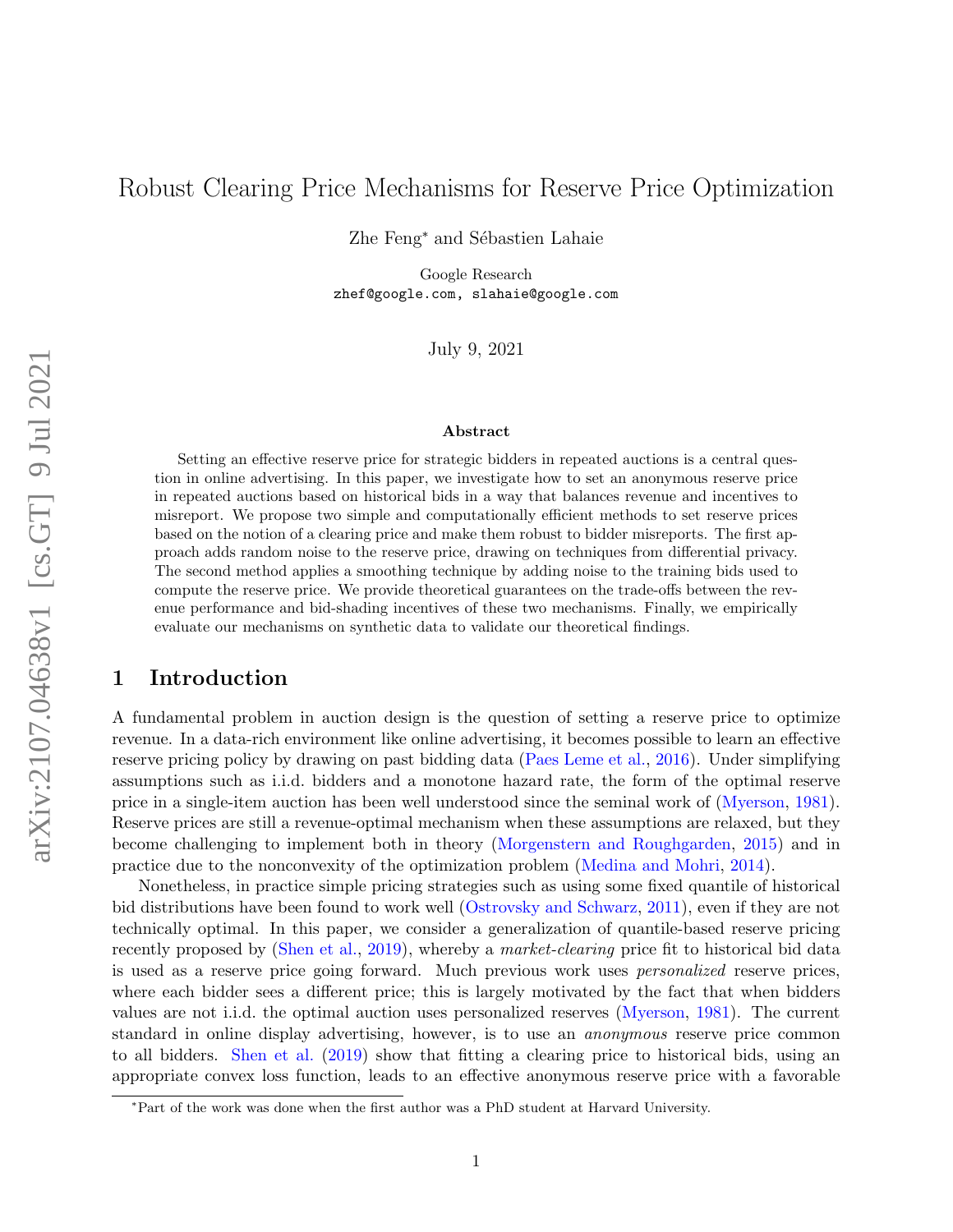trade-off between revenue and match rate, compared to nonconvex surrogate losses that aim to directly optimize revenue [\(Medina and Mohri,](#page-11-0) [2014\)](#page-11-0).

However, a key concern with this approach (and with learning approaches more generally), is that bidders may be motivated to misreport if this leads to a more favorable reserve price in the future. That is, an auction such as a second price auction with fixed reserve, which is truthful in a single shot, may no longer be truthful in a repeated setting with dynamically updated reserve prices. Advanced bidders may take advantage of this fact [\(Nedelec et al.,](#page-12-5) [2019\)](#page-12-5). In this work, we therefore ask to what extent a reserve pricing policy such as clearing prices can be made robust to bidder manipulations: bidders may still be able to effect future reserves, but the effect may be muted enough to make misreports hardly worthwhile. To add a measure of robustness to the mechanism, we consider two simple schemes, one based on techniques used in differential privacy [\(McSherry](#page-11-1) [and Talwar,](#page-11-1) [2007\)](#page-11-1) and the other based on smoothing techniques.

**Our Contributions.** We propose two *robust clearing price* (RCP) mechanisms: a differentially private RCP mechanism (DC-RCP) and a smoothing RCP mechanism (sRCP). We provide analytical characterizations of their performance to confirm that they can both effectively balance revenue and incentives.

For the DP-RCP mechanism, we first give a revenue guarantee in Theorem [3.2](#page-5-0) relating the performance of the noisy reserve to the original clearing price. To obtain a nuanced characterization of the incentives of DP-RCP, we consider an incentive compatibility metric recently proposed by [\(Deng et al.,](#page-11-2) [2020\)](#page-11-2). This metric is tailored to quantifying the incentives towards uniform bid shading, a common strategy in online advertising where bids are simply values scaled down by a fixed constant factor. In Theorem [3.3](#page-6-0) we provide an exact characterization of the IC metric of DP-RCP and find that it is directly related to the quantile chosen for pricing in the single bidder setting.

DP-RCP requires random drawn noise for each auction, which may cause it to be problematic to use in practice. To handle this issue, we propose a smoothing RCP (sRCP) mechanism, where we add noise to the training bids to compute the reserve price. We characterize the revenue guarantee (Theorem [4.2\)](#page-7-0) and IC-metric (Theorem [4.3\)](#page-8-0) for the sRCP mechanism, in terms of the magnitude of the noise. Theoretically, we show sRCP achieves better revenue guarantee  $(O(1/\sqrt{\varepsilon}))$  revenue loss) than DP-RCP ( $O(1/\varepsilon)$  revenue loss), in terms of the magnitude of the noise  $\varepsilon$  in Theorem [4.2.](#page-7-0)

We validate our theoretical findings by simulating the two RCP mechanisms over synthetic bid data generated from lognormal distributions. We consider Laplace noise to make the mechanisms robust. We find that the two RCP mechanisms have different tradeoff between revenue and ICmetric for different settings, e.g., whether to choose a conservative quantile to compute clearing price in the single-bidder case. For a suitably chosen parameter (i.e.,  $\lambda$ , defined in Eq. [\(3\)](#page-4-0), which is used to control how aggressive the clearing price is, by generalizing the choice of quantile) for computing clearing price, sRCP achieves a better tradeoff between expected revenue and IC-metric than DP-RCP.

Related Work. There is a rich and growing literature on learning algorithms for pricing in auctions. With respect to this paper, related work can be categorized along two dimensions: batch vs. online access to data, and whether bidders are myopic in their bidding. Our work considers batch learning of anonymous reserve prices under non-myopic bidders.

In the batch setting, starting with the work of [\(Cole and Roughgarden,](#page-10-0) [2014\)](#page-10-0), several works have studied the theoretical design of approximately optimal mechanisms based on historical samples of bidder values [\(Balcan et al.,](#page-10-1) [2019;](#page-10-1) [Devanur et al.,](#page-11-3) [2016;](#page-11-3) [Morgenstern and Roughgarden,](#page-12-2) [2015\)](#page-12-2), with a focus on the complexity of the problem. A parallel line of research in machine learning develops learning algorithms for reserve prices based on historical batch samples of bids or values. [\(Medina and Mohri,](#page-11-0) [2014;](#page-11-0) [Paes Leme et al.,](#page-12-0) [2016\)](#page-12-0) show how to learn reserve prices in lazy second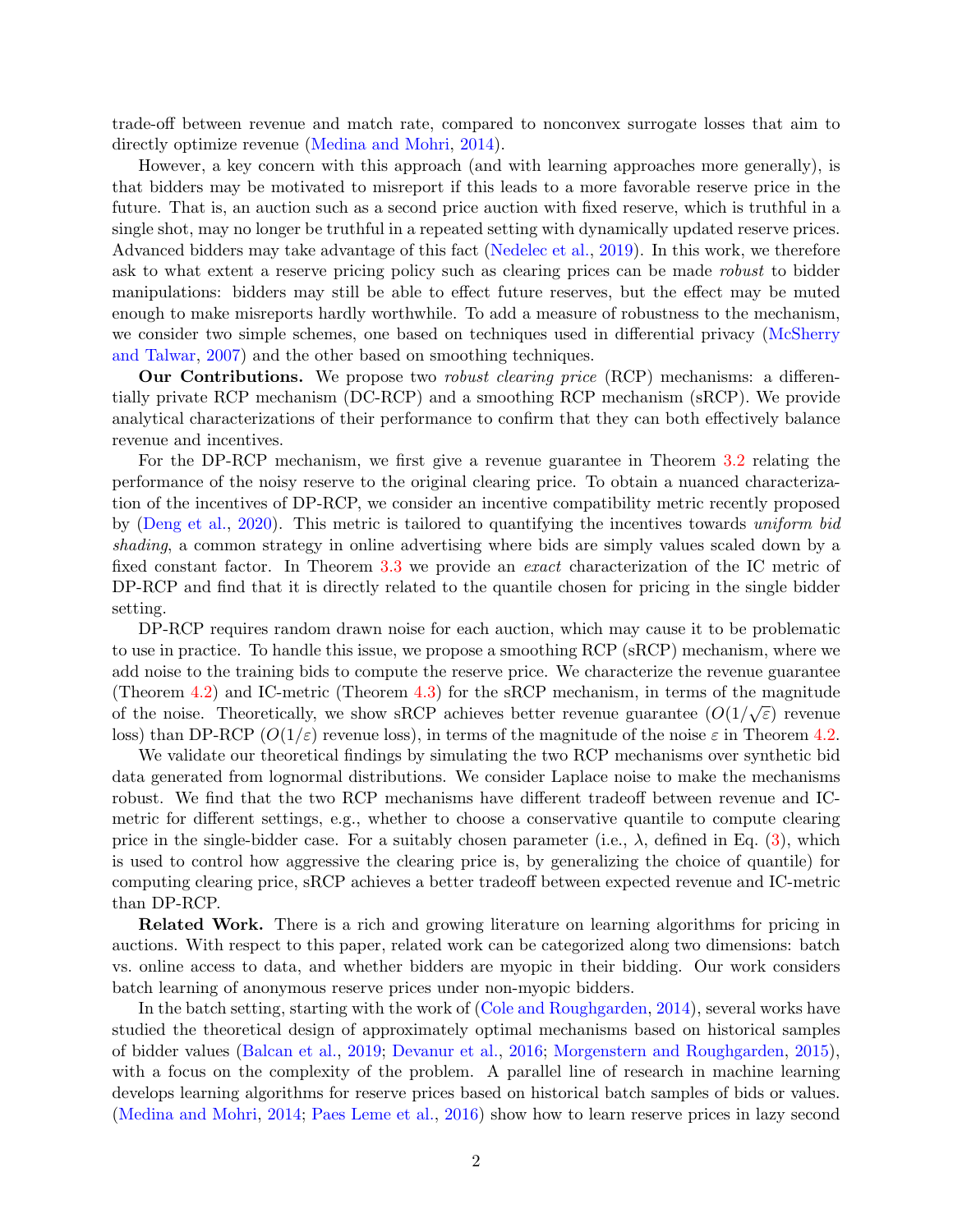price auctions, while [\(Duetting et al.,](#page-11-4) [2019\)](#page-11-4) learn optimal multi-item auctions using deep learning, subject to incentive compatibility constraints. Most closely related to our work, [\(Shen et al.,](#page-12-4) [2019\)](#page-12-4) propose a reserve pricing policy based on learning the clearing price from historical bids. In [\(Deng](#page-11-5) [et al.,](#page-11-5) [2021\)](#page-11-5) the authors examine the tradeoffs between revenue and incentives for different reserve pricing policies, just as we do in this work; whereas we consider smoothing techniques on a specific reserve pricing policy, their approach is to use mixtures of policies. A loosely related work by (Maillé, [2007\)](#page-11-6) analyzed the equilibrium of clearing price in second price auctions.

All of these works assume that bidders are *myopic*: they can strategize within individual auctions, but do not consider the impact of their bids on future auctions. Robustness to non-myopic has recently been studied in [\(Kanoria and Nazerzadeh,](#page-11-7) [2014;](#page-11-7) [Epasto et al.,](#page-11-8) [2018\)](#page-11-8). A common idea is to limit the influence of any particular bidder either by assuming a large number of bidders, or imposing a cost associated with manipulation. There has also been a lot of interest in the online version of the pricing problem [\(Caillaud and Mezzetti,](#page-10-2) [2004;](#page-10-2) [Amin et al.,](#page-10-3) [2013,](#page-10-3) [2014;](#page-10-4) [Mao et al.,](#page-11-9) [2018\)](#page-11-9), but those ideas are not directly applicable to the batch-learning setting. Robust learning is also relevant in the online model and several papers develop policies that limit a non-myopic agent's incentive to misreport [\(Golrezaei et al.,](#page-11-10) [2019;](#page-11-10) [Deng et al.,](#page-11-11) [2019;](#page-11-11) [Liu et al.,](#page-11-12) [2018;](#page-11-12) [Drutsa,](#page-11-13) [2018,](#page-11-13) [2020\)](#page-11-14).

Our work applies ideas from a recent literature on metrics to quantify incentive compatibility. The most standard metric in this respect has been a bidder's regret from truthful bidding (i.e., the maximum foregone utility), which has been used as a design constraint in auctions where exact incentive compatibility was not possible or desirable [\(Parkes et al.,](#page-12-6) [2001\)](#page-12-6). Computing regret as an informative metric in its own right is studied in [\(Feng et al.,](#page-11-15) [2019;](#page-11-15) [Colini-Baldeschi et al.,](#page-11-16) [2020\)](#page-11-16). Due to its analytical tractability, we pay particular attention to the incentive metric introduced by [\(Deng et al.,](#page-11-2) [2020\)](#page-11-2) when analyzing the robustness of our mechanism.

### 2 Preliminaries

We consider a setting with a set of n bidders, denoted  $[n] = \{1, 2, \ldots, n\}$ , participating in repeated auctions with a single seller. The repeated auctions sell a single item at each round. The items arrive in an online manner and they must be sold once they arrive. For ease of exposition, we assume there is exactly one item per round.

At each round t, each bidder i's private valuation  $v_{i,t} \in V \subseteq \mathbb{R}_{\geq 0}$  is drawn independently from a distribution  $D_{i,t}$  over V. Upon the arrival of the t-th item, each bidder i observes her private valuation  $v_{i,t}$  and submits a bid  $b_{i,t} \in V$  to the seller. After receiving the bids  $(b_{1,t}, b_{2,t}, \ldots, b_{n,t})$ from all bidders at each round  $t$ , the seller runs an auction to decide how to allocate and charge for the item. Throughout this paper, we assume that  $V$  is a closed interval, and without loss of generality rescale it to  $V = [0, 1]$ .

In this paper, we consider a widely adopted auction format: the *second price auction with* anonymous reserve price. The seller allocates the item to the unique bidder who bids higher than the highest bid from all the other bidders  $\max_{j\neq i} b_{j,t}$ , and the reserve price  $r_t$  at round t. (We assume that the bids are all distinct, which holds generically.) This winning bidder is charged  $\max\{\max_{j\neq i} b_{j,t}, r_t\}.$  In this paper, we focus on setting an anonymous reserve price, i.e., the reserve prices for all bidders are the same.

### 2.1 Multi-stage Model for Reserve Pricing

In this paper we consider a multi-stage model for strategic bidders. It follows a canonical setup: the seller learns an anonymous reserve price from the bidders' historical bids and applies it in the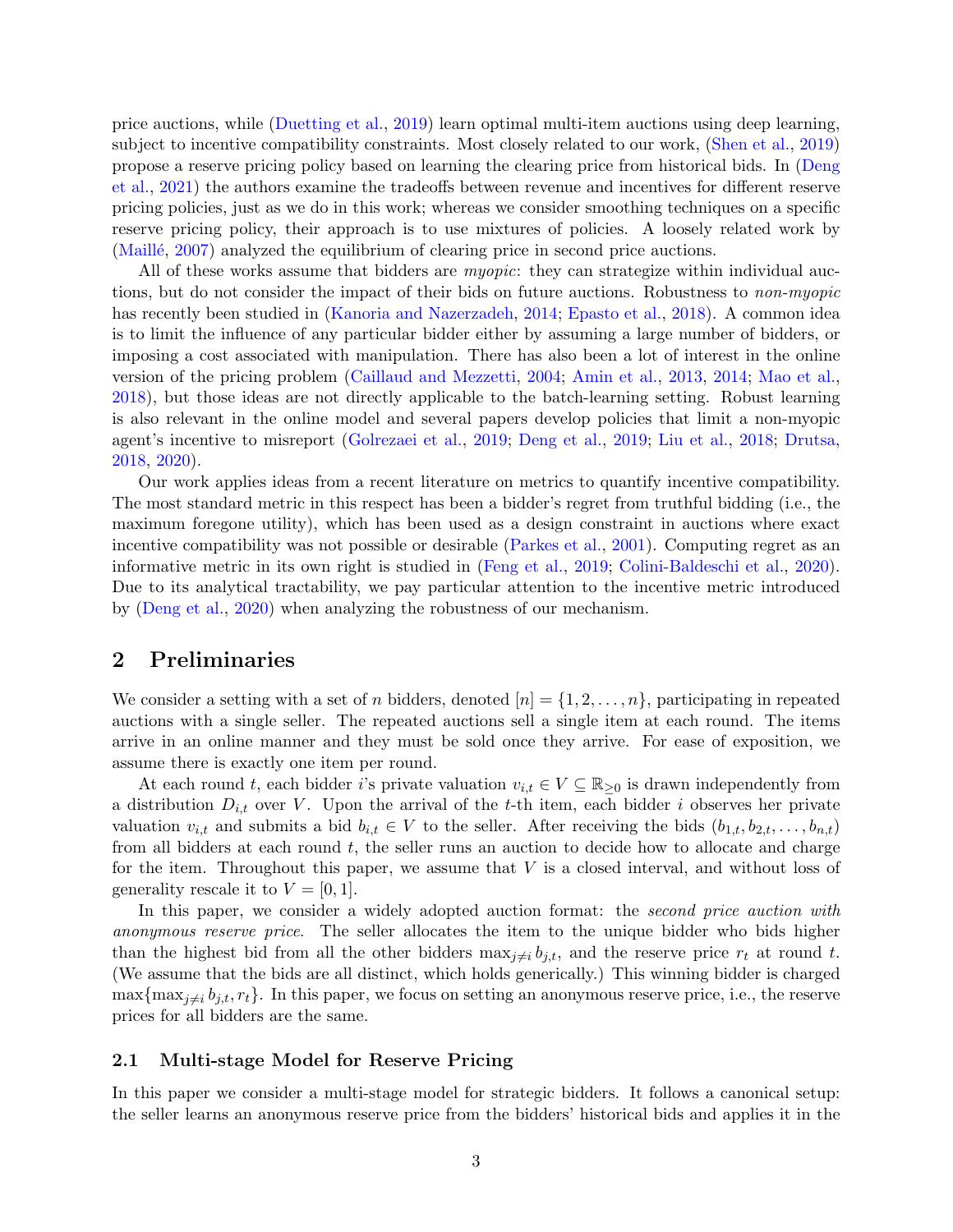future. More specifically:

- In stage 1, the seller sets the reserve to 0.
- For each stage  $t > 1$ , the seller computes a reserve  $r_t$  from the bidders' bids in stage  $t 1$ . The seller sets the reserve  $r_t$  to all the auctions in stage  $t$ .

We assume that each stage consists of sufficiently many auctions (queries) to faithfully estimate bid distributions. Throughout this paper, we further assume that for each bidder i,  $D_{i,t} = D_i$  for all t. This stationarity assumption of valuation widely holds for large markets in practice.

### 2.2 Incentive Compatibility Metric

In this paper, we adopt the dynamic incentive compatibility (dynamic-IC) metric proposed in [\(Deng](#page-11-2) [et al.,](#page-11-2) [2020\)](#page-11-2) to measure the incentive compatibility of the mechanism in the multi-stage model. A mechanism is dynamic-IC if for any stage  $t$ , reporting the true value at stage  $t$  is an optimal strategy for the bidder regardless of her own value and others' bids, given the bidder always bid truthfully in the future [\(Deng et al.,](#page-11-2) [2020\)](#page-11-2).

It is without loss of generality to assume there are only two stages as shown in [\(Deng et al.,](#page-11-5)  $2021$  $2021$ ).<sup>1</sup> It is well-known that the second price auction is incentive compatible (IC); i.e., reporting truthfully (bid is equal to value) is always a bidder's optimal bidding strategy, regardless of the others' bids and her private value. However, this no longer the case in the two-stage model, because the bidder may benefit from misreporting in stage 1 to induce the seller to set a lower reserve price in stage 2. In stage 2, given the reserve price, each bidder will report truthfully because of the truthfulness of the second price auction with fixed reserve.

In the two-stage model, we assume each bidder  $i$  has a private (unknown to others and the seller) weakly increasing bidding strategy  $\beta_i: V \to V$ , which maps values to bids in stage 1. We denote by  $D = \times_i D_i$  and  $D_{-i} = \times_{j \neq i} D_j$  the distribution of valuation profile v and the valuation profile  $v_{-i}$  of the bidders other than i, respectively. Specifically, the bidding strategy  $\beta_i$ is the identity function  $I_i$  if bidder i reports truthfully. With a slight abuse of notation we write  $\beta(v) = (\beta_1(v_1), \beta_2(v_2), \dots, \beta_n(v_n))$  and  $\mathbf{I}(v) = (\mathbf{I}_1(v_1), \dots, \mathbf{I}_n(v_n))$ . Let  $\mathbf{I}_{-i}$  be the identity bidding strategies of the bidders other than i. Denote  $v^{(1)}$  and  $v^{(2)}$  be the largest and the second largest value among valuation profile v. Let  $D^{(1)}$  and  $D^{(2)}$  be the cumulative distribution function (CDF) of  $v^{(1)}$  and  $v^{(2)}$ , respectively. Let  $m_i = \max_{j \neq i} v_j$ , as well as  $g_i(\cdot)$  and  $G_i(\cdot)$  are the corresponding probability density function (PDF) and CDF.

Formally, the reserve price set in stage 2 is a function of the distribution of the bids which are induced by the bidding function, so we write the reserve as  $r(\beta)$ . We next define the expected utility for each bidder i in both stages. In stage 1, let  $\hat{u}_{i,1}(\beta_i; v_i)$  be the expected utility of bidder i in stage 1 when she adopts  $\beta_i$  bidding strategy and the other bidders report truthfully, i.e.

$$
\hat{u}_{i,1}(\beta_i; v_i) = \mathbb{E}_{m_i \sim G_i} [(v_i - m_i) \cdot \mathbb{I}\{\beta_i(v_i) \ge m_i\}] \tag{1}
$$

In stage 2, the optimal bidding strategy is to bid truthfully, given the reserve price computed from the bids in stage 1. Therefore, we define  $\hat{u}_{i,2}(\beta_i; v_i)$  as the expected utility of bidder i in stage 2, when her bidding strategy is  $\beta_i$  and the other bidders report truthfully in stage 1:

$$
\hat{u}_{i,2}(\beta_i; v_i) = \mathbb{E}_{m_i \sim G_i} \left( v_i - \max(m_i, r(\beta_i, \mathbf{I}_{-i})) \cdot \mathbb{I}\{v_i \ge \max(m_i, r(\beta_i, \mathbf{I}_{-i}))\right]
$$
\n(2)

Given the above notations, we define the incentive compatibility metric (IC-metric) in the following,

<span id="page-3-0"></span><sup>&</sup>lt;sup>1</sup>To elaborate on this, in our multi-stage model, when measuring dynamic-IC for stage t, only stage  $t+1$  is relevant since the bids at stage t only affect the reserve price at stage  $t + 1$ ; and the reserve prices for all future stages are the same provided that the buyer always reports truthfully from stage  $t + 1$  onwards, under the dynamic-IC definition. Therefore, it is without loss of generality to focus on two-stage model.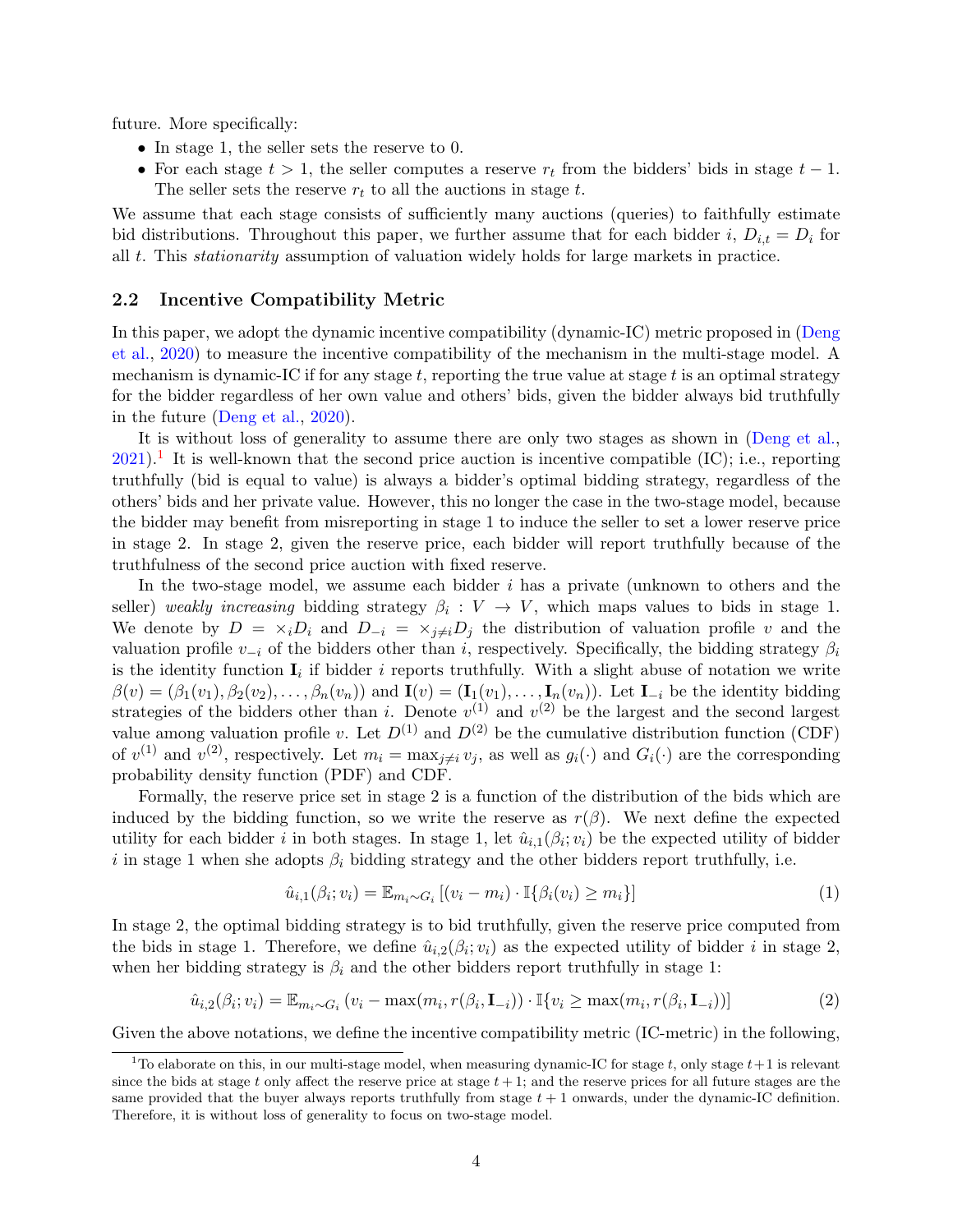<span id="page-4-2"></span>**Definition 2.1** (IC-metric). The IC-metric for bidder i locally at true value  $v_i$  is

$$
\text{DIC}_i = 1 + \lim_{\alpha \to 0} \frac{\mathbb{E}_{v_i} \left[ \hat{u}_{i,2} (1 + \alpha; v_i) - \hat{u}_{i,2} (1 - \alpha; v_i) \right]}{2\alpha \cdot E_v[v_i x_{i,1}(v)]},
$$

where  $\hat{u}_{i,2}(1+\alpha; v_i)$  represents the expected utility of bidder i in stage 2 when her bidding strategy is  $\beta_i(v_i) = (1+\alpha)v_i$  (resp.  $\hat{u}_{i,2}(1-\alpha; v_i)$ ), and  $x_{i,1}(v)$  is allocation of bidder i under truthful bidding in stage 1.

To understand the intuition behind this metric, note that the second term in  $DIC<sub>i</sub>$  is essentially the derivative of second-stage utility with respect to a uniform bid shading factor  $\alpha$ ; i.e., it captures the marginal future utility gain from shading away from the true value  $v_i$ . Typically, bid shading is beneficial (because it lowers future reserves), in which case the second term in  $DIC_i$  is negative and the metric drops below 1. If truthful bidding (i.e., no shading) is optimal, then the second term is 0 and the metric takes on the reference value 1. Comparing to Regret, the IC-metric turns out to be much more analytically tractable because it is a local metric that focuses specifically on bid-shading deviations.

### 2.3 Reserve Pricing via Clearing Prices

There are many different approaches to setting reserve prices in second price auctions, most commonly focusing on *personalized* reserves because these are revenue-optimal when bidders are not identical [\(Myerson,](#page-12-1) [1981\)](#page-12-1). A simple strategy for reserves considered in the literature is to use quantiles of historical bid distributions (e.g., setting the reserve price to the 25th quantile) [\(Ostro](#page-12-3)[vsky and Schwarz,](#page-12-3) [2011\)](#page-12-3). In this paper, we focus on a reserve pricing strategy recently introduced by [Shen et al.](#page-12-4) [\(2019\)](#page-12-4) which generalizes using bid quantiles for individual bidders to an anonymous reserve price for all bidders. They propose to compute and apply the *clearing price* of historical bid profiles as an anonymous reserve, obtained by optimizing the *clearing loss* function

<span id="page-4-0"></span>
$$
\ell^{c}(p, b; \lambda) = \sum_{i=1}^{n} \max\{b_i - p, 0\} + \lambda p,
$$
\n(3)

averaged over all historical bid profiles, where  $b = (b_1, \ldots, b_n)$ . The parameter  $0 \leq \lambda \leq n$  here controls the trade-off between match rate (probability that the item is sold) and revenue.

We consider using the clearing price to set the reserve price in stage 2 based on the bids from bidders in stage 1. Given the bidding strategies  $\beta$  of bidders, the optimal clearing price is obtained as

<span id="page-4-1"></span>
$$
p_{\lambda}^{c}(\beta) = \underset{p}{\arg\min} \mathbb{E}_{v} \left[ \ell^{c}(p, \beta(v); \lambda) \right]. \tag{4}
$$

The clearing loss is convex and can be easily optimized using standard machine learning libraries, e.g. stochastic gradient descent. Given a reserve price (clearing price)  $r$  obtained by minimizing the clearing loss, we denote by  $\mathbf{Rev}(r)$  the expected revenue in stage 2 when bidders bid truthfully.

**Definition 2.2** (Expected Revenue). The expected revenue in stage 2 is defined as,

$$
\mathbf{Rev}(r) = \mathbb{E}_v \left[ \max \{ v^{(2)}, r \} \cdot \mathbb{I} \{ v^{(1)} \ge r \} \right],
$$

where  $v^{(1)}$  and  $v^{(2)}$  are the largest and the second largest value among valuation profile v.

In our analysis, we focus on the revenue performance in stage 2 of the model, as this is the stage in which reserves are set.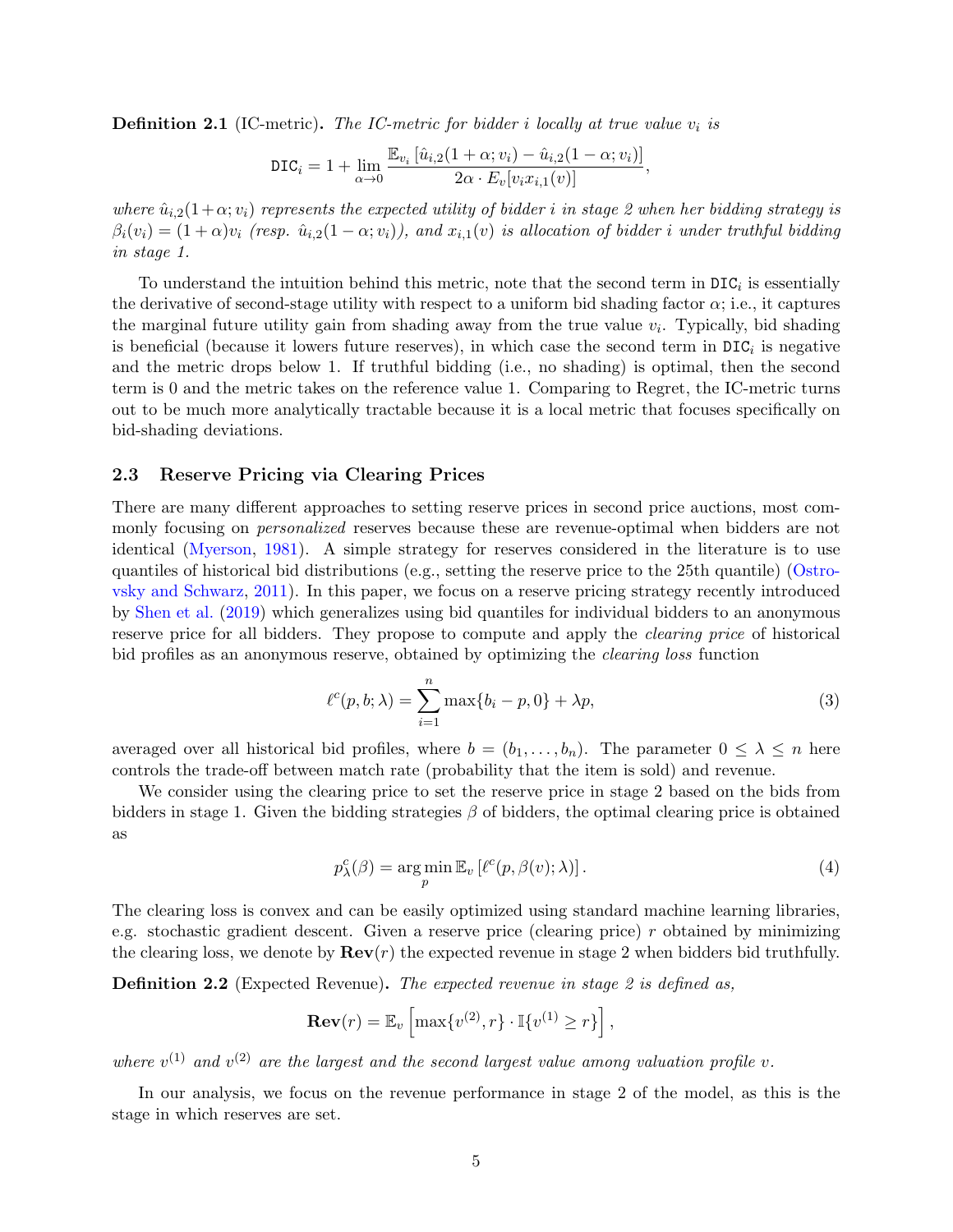## <span id="page-5-5"></span>3 A Differentially Private Approach

In this section, we propose a simple differentially private (DP) approach to set a reserve price, which can be used to control the revenue and incentive compatibility in the two-stage model. All the proofs are deferred to Appendix [B.](#page-14-0)

In the robust clearing price mechanism below, the seller collects historical bid profiles  $\beta =$  ${b^{(k)}}_{k=1}^K$  from stage 1 and computes the clearing price  $\hat{p}_{\lambda}^c$  to minimize the empirical clearing loss  $(5)$ , given a parameter  $\lambda$ . In stage 2, for each auction, the seller adds a random noise z i.i.d. sampled from a (CDF) distribution F on the clearing price  $\hat{p}_{\lambda}^c$ , to set the reserve price. This mechanism, which we call the Differentially Private Robust Clearing Price (DP-RCP) Mechanism, is summarized in Algorithm [1.](#page-5-2)

ALGORITHM 1: Differentially Private Robust Clearing Price Mechanism  
Initialize: Sample bids (profile) 
$$
\{b^{(k)}\}_{k=1}^{K}
$$
 from stage 1, and noise distribution *F*.  
Output : Reserve price *r* for each auction.  
Compute a clearing price  $\hat{p}_{\lambda}^{c}$   

$$
\hat{p}_{\lambda}^{c} = \arg \min \frac{1}{K} \sum_{i=1}^{K} \ell^{c}(p, b^{(k)}; \lambda)
$$
(5)

 $k=1$ 

<span id="page-5-1"></span>K

<span id="page-5-2"></span>Randomly draw a noise  $z \sim F$ .  $r \leftarrow \max(\hat{p}_{\lambda}^c + z, 0).$ 

Suppose each bid profile  $b^{(k)}$  in stage 1 follows a distribution B. Since we assume each stage contains a sufficiently large number of auctions,  $\hat{p}_{\lambda}^c$  from [\(5\)](#page-5-1) can be regarded as the optimal expected clearing price, associated with the distribution of bids B and  $\lambda$ . Given this observation, the reserve price  $r_{\lambda}(z,\beta)$  for n bidders with  $\beta = (\beta_1, \dots, \beta_n)$  bidding strategies adopted in stage 1, given a noise z and parameter  $\lambda$ , can be defined as:

$$
r_{\lambda}(z,\beta) = \max(p_{\lambda}^c(\beta) + z, 0). \tag{6}
$$

 $; \lambda)$  (5)

Similarly to [Shen et al.](#page-12-4) [\(2019\)](#page-12-4), we first characterize  $p_{\lambda}^{c}(\beta)$  in the following.

<span id="page-5-4"></span>**Proposition 3.1.** Suppose  $0 \leq \lambda \leq n$ , for n bidders such that each bidder i's value is drawn from  $D_i$  and uses strictly increasing  $\beta_i$  bidding strategy, the optimal clearing price  $p^c_\lambda(\beta)$  is the solution to the following equation  $\frac{2}{3}$  $\frac{2}{3}$  $\frac{2}{3}$ ,

$$
\sum_{i=1}^{n} D_i(\beta_i^{-1}(p)) = n - \lambda
$$

We next characterize the expected revenue in stage 2, achieved by the DP-RCP mechanism. The following theorem shows that with high probability, the revenue loss caused by the noise in the DP-RCP mechanism will be bounded by  $O(1/\varepsilon)$ , with high probability. The randomness in the result comes from the random noise z.

<span id="page-5-0"></span>**Theorem 3.2** (Revenue Guarantee). Given  $0 \leq \lambda \leq n$ , noise  $z \sim \text{Lap}(0, 1/\varepsilon)$ ,  $D^{(1)}(\cdot)$  and  $D^{(2)}(\cdot)$ are both L-Lipschitz. For any strictly increasing bidding strategies  $\beta$  in the DP-RCP mechanism, we have

$$
\mathbf{Rev}\left(r_{\lambda}(z,\beta)\right) \geq \mathbf{Rev}(p_{\lambda}^{c}(\beta)) - \frac{(3L+4)\ln(1/\delta)}{\varepsilon},\tag{7}
$$

<span id="page-5-3"></span><sup>2</sup>Since  $\beta_i$  is weakly increasing, we denote  $\beta_i^{-1}(p) := \inf \{v : \beta_i(v) \geq p\}.$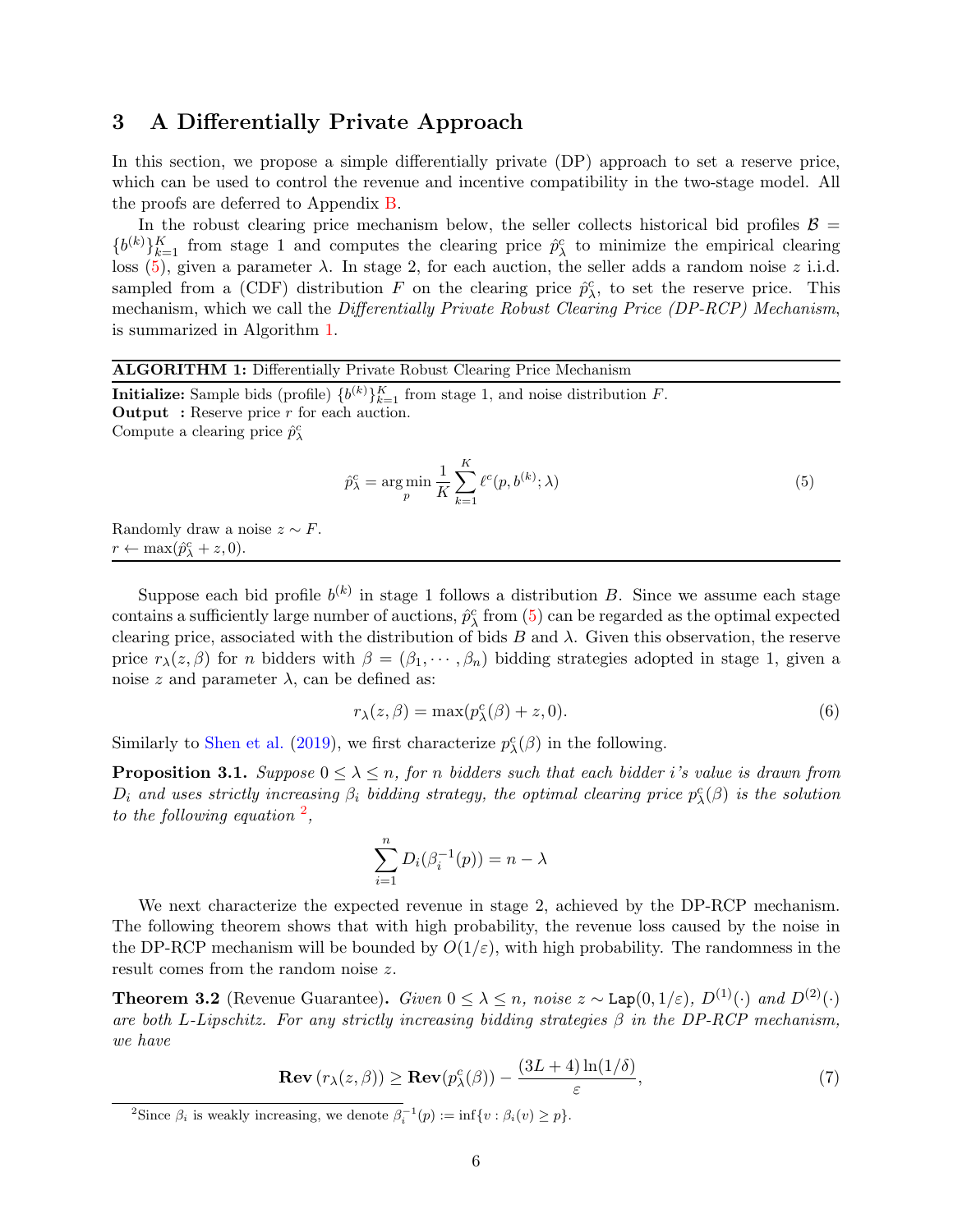holds with probability at least  $1 - \delta$ , where  $p_{\lambda}^c(\beta)$  is the optimal expected clearing price defined in Eq.  $(4)$ 

We next characterize the IC-metric of each bidder  $i$  in the following.

<span id="page-6-0"></span>**Theorem 3.3** (IC-metric). For n bidders and any noise distribution  $F$ , the IC-metric of the DP-RCP mechanism satisfies,

$$
\text{DIC}_i = 1 - \eta \cdot \frac{\mathbb{E}_{v_i} \left[ \int_0^{v_i} G_i(m_i) f(m_i - p^*(1)) dm_i \right]}{\mathbb{E}_{v_i} [v_i \cdot G_i(v_i)]}
$$

where  $\eta = \frac{\partial p^*(\alpha)}{\partial \alpha}$  $\left.\frac{\partial^*(\alpha)}{\partial \alpha}\right|_{\alpha=1}$  and  $p^*(\alpha) = p^c_\lambda((\beta_i, \mathbf{I}_{-i})),$  where  $\beta_i = \beta_i(v_i) = \alpha v_i, \forall v_i \in V$ .

Here  $\eta$  captures the *local sensitivity* of the clearing price to linear bid shading. We characterize  $\eta$ in the following.

<span id="page-6-3"></span>
$$
\eta = \frac{\partial p^*(\alpha)}{\partial \alpha}\Big|_{\alpha=1} = \frac{p^*(1)D_i'(p^*(1))}{\sum_{j \neq i} D_j'(p^*(1))}
$$
\n(8)

**Remark.** For the single bidder setting,  $\eta = D^{-1}(1 - \lambda)$ , which is the  $(1 - \lambda)$ th quantile of the value. For *n* i.i.d bidders, i.e.,  $D_i = D$  for all  $i \in [n]$ , we have  $\eta = p^*(1)/n = D^{-1}(1 - \frac{\lambda}{n})$  $\frac{\lambda}{n}\big)/n.$ This naturally generalizes the single-bidder case. As n grows large, the sensitivity  $\eta$  goes to 0 as long as the bid distribution is bounded. This is intuitive, as a bidder's misreporting should have a negligible effect when there is a large number of competitors.

To implement the DP-RCP mechanism, we need to randomly draw a noise to add to the reserve for each auction, which may be undesirable in practice. To address this difficulty, we next introduce another approach which applies noise to historical bids used to fit the clearing price (one single time), rather than to the output of each auction.

## <span id="page-6-4"></span>4 A Smoothing Approach

In this section, we introduce a smoothing approach to set a *deterministic* reserve price to make it robust to bidder misreports. In this method, we add a random noise to each bid and compute the clearing price based on the smoothed bids (in stage 1), as shown in Algorithm [2.](#page-6-1) We call this mechanism Smoothing Robust Clearing Price (sRCP) Mechanism.

ALGORITHM 2: Smoothing Robust Clearing Price Mechanism

**Initialize:** Sample bids  ${b^{(k)}}_{k=1}^K$ , and noise distribution F. **Output** : Reserve price  $r$  for all auctions. for  $k = 1, \dots, K$  do Generate noise vector  $z^{(k)} \sim F^n$ end

Compute clearing price

<span id="page-6-2"></span><span id="page-6-1"></span>
$$
\hat{p}_{\lambda}^{c} = \underset{p}{\arg\min} \frac{1}{K} \sum_{k=1}^{K} \ell^{c}(p, b^{(k)} + z^{(k)}; \lambda)
$$
\n(9)

Set reserve price for all auctions,  $r \leftarrow \hat{p}_{\lambda}^c$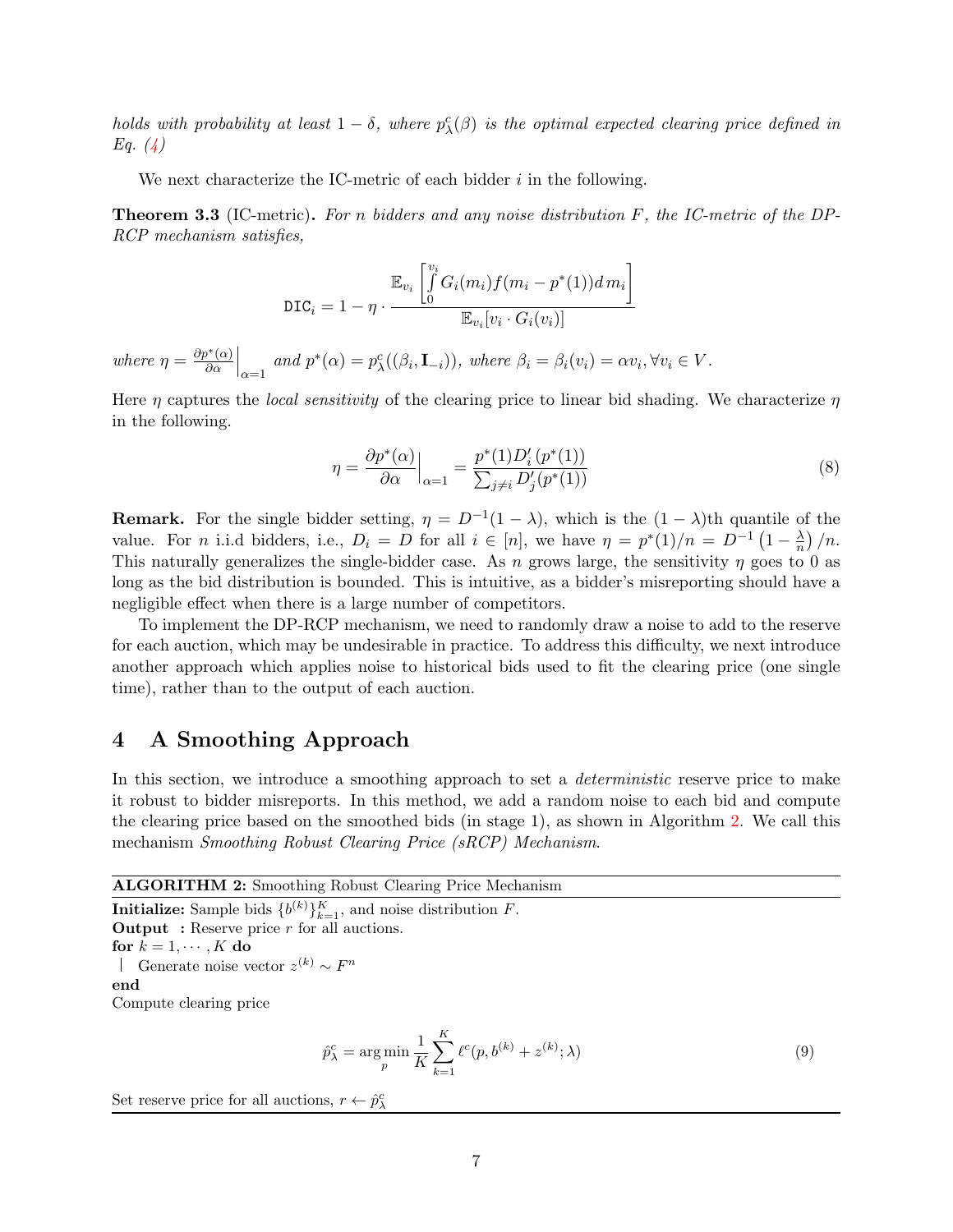Similarly to the DP approach, suppose each bid profile  $b^{(k)}$  in stage 1 follows a distribution B,  $\hat{p}_{\lambda}^c$  (in Eq. [9\)](#page-6-2) can be represented as the optimal expected smoothed clearing price, associated with distribution of bids B, distribution of noise F and  $\lambda$ . Therefore, the reserve price  $r_\lambda^s(\beta)$  for n bidders adopting  $\beta = (\beta_1, \dots, \beta_n)$  bidding strategies in stage 1, computed by this sRCP mechanism, can be defined as:

$$
r_{\lambda}^{s}(\beta) = \underset{p}{\arg\max} \mathbb{E}_{v \sim D, z \sim F} \left[ \ell^{c}(p, \beta(v) + z; \lambda) \right]
$$
 (10)

We can characterize  $r_{\lambda}^{s}(\beta)$  in sRCP in the following.

<span id="page-7-2"></span>**Proposition 4.1.** Given  $0 \leq \lambda \leq n$ , the reserve price  $r_{\lambda}^{s}(\beta)$  computed by sRCP mechanism for n bidders is 0 if  $\sum_{i=1}^n \mathbb{E}_{v_i} [F(-\beta_i(v_i))] \geq n-\lambda$ . Otherwise, it is the solution of price p to  $\sum_{i=1}^n \int_0^1 F(p-\lambda_i(v_i))$  $\beta_i(v_i))dD_i(v_i) = n - \lambda.$ 

The proof of the above Proposition is deferred to Appendix [C.](#page-16-0) By monotonicity of  $F$ , it is straightforward to verify the uniqueness of the  $r^s_{\lambda}(\beta)$ . Theorem [4.2](#page-7-0) characterizes the revenue guarantee for the sRCP mechanism.

<span id="page-7-0"></span>**Theorem 4.2** (Revenue Guarantee). Let function  $\gamma(\cdot)$  be the inverse of function  $\sum_{i=1}^{n} D_i(\beta_i^{-1}(\cdot))$ . Suppose  $0 \leq \lambda \leq n$ , noise  $z \sim \text{Lap}(0, 1/\varepsilon)$ ,  $D^{(1)}(\cdot)$  and  $D^{(2)}(\cdot)$  are L-Lipschitz,  $\gamma$  is  $\mu$ -Lipschitz, and  $\sum_{i=1}^n \mathbb{E}_{v_i}[F(-\beta_i(v_i))] \geq n - \lambda$ . For any strictly increasing bidding strategies  $\beta$  in the sRCP mechanism, we have

$$
\mathbf{Rev}(r^s_{\lambda}(\beta)) \geq \mathbf{Rev}(p^c_{\lambda}(\beta)) - (6L + 8) \cdot \frac{\sqrt{\mu \max(n - \lambda, \lambda)}}{\sqrt{\varepsilon}}
$$

for any  $\delta > 0$ , where  $p_{\lambda}^{c}(\beta)$  is the optimal (non-robust) clearing price defined in Eq. [\(4\)](#page-4-1).

*Proof.* We first rewrite the expected revenue as,  $\mathbf{Rev}(r) = r - 2rD^{(2)}(r) + rD^{(1)}(r) + \mathbb{E}[v^{(2)}]$ . See Appendix [A](#page-13-0) for the detailed derivative of the above representation of the expected revenue. Then, by the Lipschitz assumption of  $D^{(1)}$  and  $D^{(2)}$ , we can bound

<span id="page-7-1"></span>
$$
|\mathbf{Rev}(r^s_{\lambda}(\beta)) - \mathbf{Rev}(p^c_{\lambda}(\beta))| \le (4 + 3L) \cdot |p^c_{\lambda}(\beta) - r^s_{\lambda}(\beta)|.
$$
 (11)

Next, we will show how to bound  $|r_{\lambda}^{s}(\beta) - p_{\lambda}^{c}(\beta)|$ . To facilitate the proof, we provide another characterization of  $r_{\lambda}^{s}(\beta)$  (see Lemma [A.2](#page-13-1) in Appendix [A\)](#page-13-0), such that  $\sum_{i=1}^{n} \int_{-\infty}^{\infty} D_i(\beta_i^{-1}(r_{\lambda}^{s}(\beta) (z)$ f $(z)$ d $z = n - \lambda$ .

We observe  $\mathbb{P}\left(|z|\leq \frac{\ln(1/\delta)}{\varepsilon}\right) \geq 1-\delta$  for any  $0<\delta<1$  when  $z\sim \text{Lap}(0,1/\varepsilon)$ . Therefore, by the non-negativity and monotonicity of  $D_i(\beta_i^{-1}(\cdot))$ , we have

$$
(1-\delta)\sum_{i=1}^n D_i\left(\beta_i^{-1}\left(r_\lambda^s(\beta)-\frac{\ln(1/\delta)}{\varepsilon}\right)\right)\leq \sum_{i=1}^n \int_{-\infty}^{\frac{\ln(1/\delta)}{\varepsilon}} D_i(\beta_i^{-1}(r_\lambda^s(\beta)-z))f(z)dz\leq n-\lambda
$$

Thus,  $r_{\lambda}^{s}(\beta) \leq \frac{\ln(1/\delta)}{\varepsilon} + \gamma(\frac{n-\lambda}{1-\delta})$  $\frac{n-\lambda}{1-\delta}$ ). On the other hand, since  $D_i(\beta_i^{-1}(x)) \leq 1$  for any x, we have,

$$
(1 - \delta) \sum_{i=1}^{n} D_i \left( \beta_i^{-1} \left( r_\lambda^s(\beta) + \frac{\ln(1/\delta)}{\varepsilon} \right) \right) + n\delta \ge \sum_{i=1}^{n} \int_{-\frac{\ln(1/\delta)}{\varepsilon}}^{\infty} D_i(\beta_i^{-1}(r_\lambda^s(\beta) - z)) f(z) dz + n\delta
$$

$$
\ge \sum_{i=1}^{n} \int_{-\infty}^{\infty} D_i(\beta_i^{-1}(r_\lambda^s(\beta) - z)) f(z) dz = n - \lambda.
$$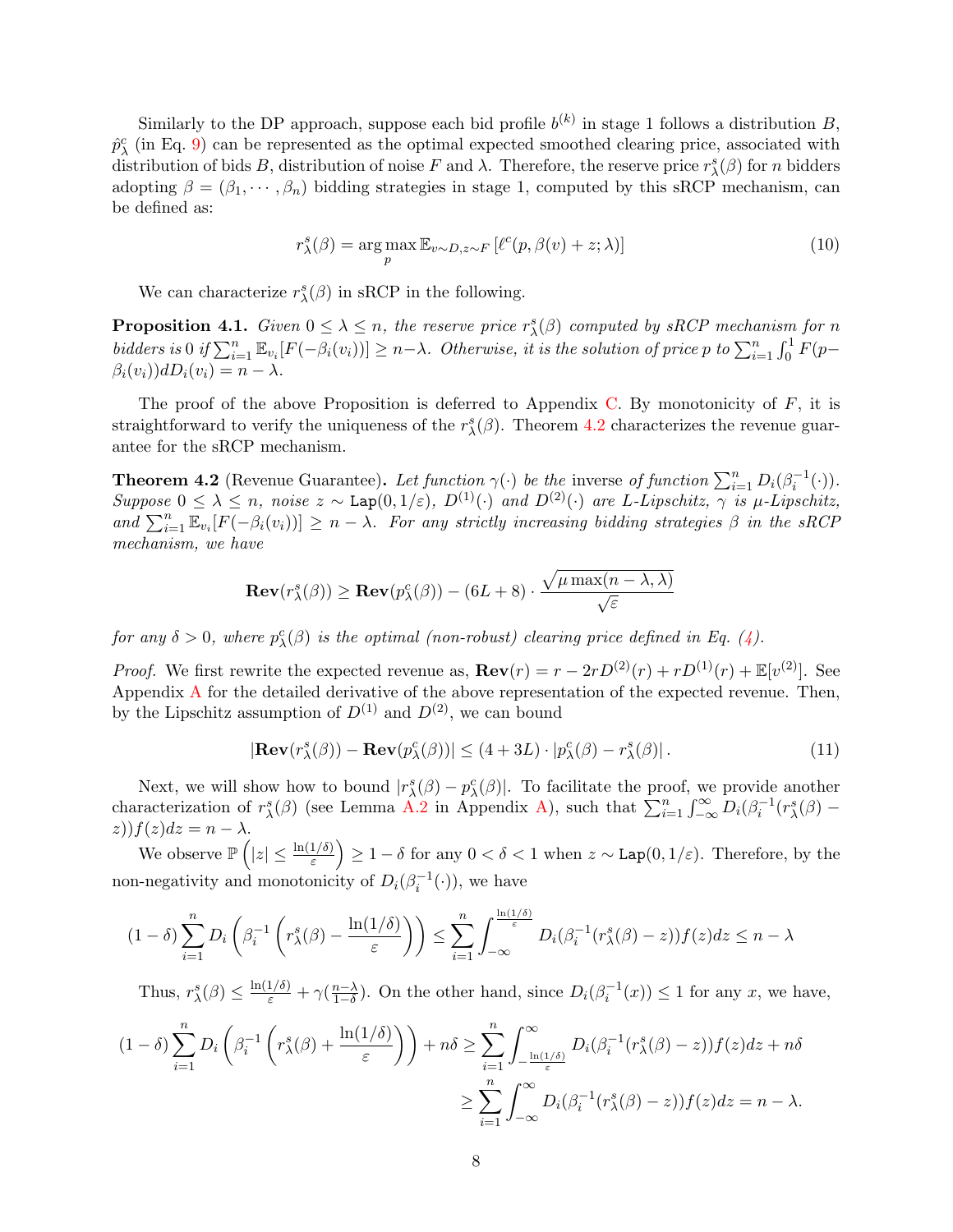This implies  $r_{\lambda}^{s}(\beta) \geq \gamma(\frac{n-\lambda-n\delta}{1-\delta})$  $\frac{-\lambda - n\delta}{1 - \delta}) - \frac{\ln(1/\delta)}{\varepsilon}$  $\frac{1}{\varepsilon}$ . By the characterization of  $p_{\lambda}^c(\beta)$  in Proposition [3.1](#page-5-4) and the definition of function  $\gamma$ ,  $p_{\lambda}^{c}(\beta) = \gamma(n-\lambda)$ . Given the lower and upper bounds of  $r_{\lambda}^{s}(\beta)$ , we can bound,

$$
\begin{array}{rcl}\n|r_{\lambda}^{s}(\beta) - p_{\lambda}^{c}(\beta)| & \leq & \frac{\ln(1/\delta)}{\varepsilon} + \max\left\{ \left| \gamma(\frac{n-\lambda - n\delta}{1-\delta}) - \gamma(n-\lambda) \right|, \left| \gamma(\frac{n-\lambda}{1-\delta}) - \gamma(n-\lambda) \right| \right\} \\
& \leq & \frac{\ln(1/\delta)}{\varepsilon} + \frac{\mu\delta \max\{n-\lambda, \lambda\}}{1-\delta}.\n\end{array}
$$

Setting  $\delta = \frac{1}{1 + \sqrt{\mu \varepsilon \max(n - \lambda, \lambda)}}$ , we have  $\frac{\ln(1/\delta)}{\varepsilon} \leq \sqrt{\frac{\mu \max(n - \lambda, \lambda)}{\varepsilon}}$  $\frac{n-\lambda}{\varepsilon}$  by the fact that  $\ln(1+x) \leq$  $x, \forall x \geq 0$ . Combining Eq. [\(11\)](#page-7-1), we complete the proof.  $\Box$ 

The above theorem shows that sRCP has better revenue guarantee compared with DP-RCP in terms of  $\varepsilon$  with additional assumption for  $\gamma$  function, i.e.,  $O(1/\sqrt{\varepsilon})$  revenue loss in sRCP v.s.  $O(1/\varepsilon)$  revenue loss in DP-RCP. This advantage is also verified through our simulations, and we also observe that it depends on the choice of  $\lambda$ . Astute readers may note that  $\mu$  depends on number of bidders n, but it is decreasing with n in general. Therefore, the revenue advantage achieved by sRCP mechanism is even stronger with a large number of bidders.

We characterize the IC-metric (see Definition [2.1\)](#page-4-2) in the following theorem, the proof is deferred to Appendix [C.](#page-16-0)

<span id="page-8-0"></span>**Theorem 4.3** (IC-metric). Let  $\kappa = \sum_{i=1}^{n} \mathbb{E}_{v_i} [F(-v_i)]$ . For n bidders and any noise distribution F, the IC-metric of the robust clearing price mechanism by smoothing approach satisfies,

$$
\text{DIC}_{i} = 1 - \frac{\zeta \cdot G_{i}(r^{*}(1)) \cdot (1 - D_{i}(r^{*}(1)))}{\mathbb{E}_{v_{i}}[v_{i} \cdot G_{i}(v_{i})]}
$$

$$
and \zeta = \begin{cases} \frac{\sum_{i=1}^{n} \int_{0}^{1} v_{i} f(r^{*}(1) - v_{i}) dD_{i}(v_{i})}{\sum_{i=1}^{n} \int_{0}^{1} f(r^{*}(1) - v_{i}) dD_{i}(v_{i})} & \text{if } \kappa < n - \lambda \\ 0 & \text{if } \kappa > n - \lambda \\ \frac{\sum_{i=1}^{n} \int_{0}^{1} v_{i} f(r^{*}(1) - v_{i}) dD_{i}(v_{i})}{2 \sum_{i=1}^{n} \int_{0}^{1} f(r^{*}(1) - v_{i}) dD_{i}(v_{i})} & \text{if } \kappa = n - \lambda \end{cases}
$$

where  $r^*(\alpha) = r^s_\lambda((\beta_i, \mathbf{I}_{-i}))$  when  $\beta_i(v_i) = \alpha v_i, \forall v_i \in V$  for any  $\alpha > 0$ .

**Remark.**  $G_i(r^*(1)) \cdot (1 - D_i(r^*(1)))$  is the probability that  $r^*(1)$  is between  $m_i$  and  $v_i$ . Indeed,  $\zeta$ is similar to  $\eta$  in Theorem [3.3](#page-6-0) and  $\zeta = \frac{1}{2}$  $rac{1}{2} \left[ \frac{\partial r^*(\alpha)}{\partial \alpha} \right]$  $\left. \frac{\partial \alpha}{\partial \alpha} \right|_{\alpha=1^+} + \frac{\partial r^*(\alpha)}{\partial \alpha}$  $\left.\frac{\partial^*(\alpha)}{\partial \alpha}\right|_{\alpha=1^-}$ .  $\zeta$  depends on  $\lambda$  *implicitly*: when  $\kappa > n - \lambda$ , sRCP is dynamic-IC since  $\text{DIC}_i = 1$  for each bidder *i*; when  $\kappa = n - \lambda$ ,  $\zeta$  is just half of the  $\zeta$  under  $\kappa < n - \lambda$  and sRCP is more dynamic-IC.

## 5 Experiments

In this section, we run simulations over synthetic data to validate our theoretical findings. By varying the magnitude  $\varepsilon$  of the noise and parameter  $\lambda$  in the clearing loss, we obtain the tradeoff between revenue and IC-metric in the DP-RCP and sRCP mechanisms.

### 5.1 Set-up

For our simulations we assume the bids of each bidder follow a truncated log-normal distribution: Lognormal $(0, 0.5)$  truncated by  $[0, 2.5]$ .<sup>[3](#page-8-1)</sup> The lognormal is commonly used to model bid and value

<span id="page-8-1"></span> $3W$ e truncate the bids to make them bounded to be consistent with our theory. Indeed, we observe the similar results without the truncation.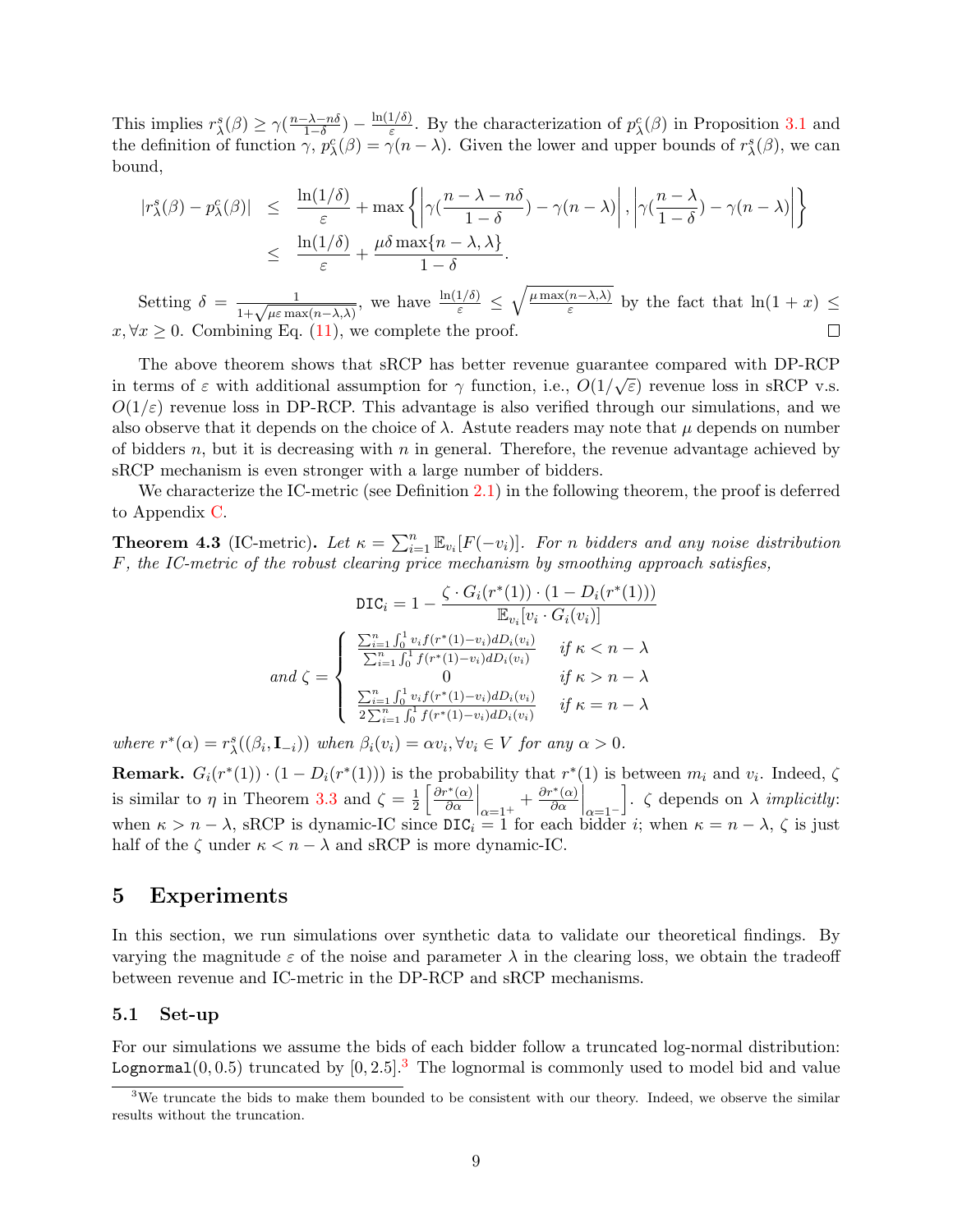distributions in practice [\(Thompson and Leyton-Brown,](#page-12-7) [2013\)](#page-12-7). We randomly generate 5,000 sample bids profiles for each stage. To compute the IC-metric, we set the perturbation magnitude to  $\alpha = 0.1$ . The revenue is normalized by the expected total value in stage 2 assuming there is no reserve price and all bidders report truthfully. We only focus on Laplace noise distribution. All experiments are repeated 10 times and we present 95% confidence intervals in all plots.

#### 5.2 Expected Revenue and IC-metric

Due to space limitations, we only report the tradeoff between revenue and IC-metric for the single bidder setting and the two bidders setting.

For the single bidder setting, we exhibit the tradeoff between the expected revenue and IC-metric in Figure [1a](#page-9-0) for the DP-RCP mechanism with different  $\lambda = \{0.2, 0.4, 0.6, 0.8\}$  (as we observe that revenue is quite low when  $\lambda = 0, 1$ ) and  $\varepsilon = \{0.1, 0.2, 0.4, 0.8, 1.6, 3.2, 6.4, 12.8, +\infty\}$  (no noise corresponds to  $\varepsilon = +\infty$ ). Based on this figure, the setting of  $\lambda = 0.8$  (i.e., 20th quantile) in fact achieves the best tradeoff. When  $\lambda$  is small, e.g.  $\lambda = 0.2$ , the clearing price is large and revenue achieved by the clearing price (with no noise) is small. In this case, adding a small noise (with large  $\varepsilon$ ) may decrease the IC-metric based on our characterization in Theorem [3.3,](#page-6-0) when  $\eta$  is large. In addition, we test the tradeoff between the expected revenue and IC-metric for the sRCP mechanism for the single bidder setting and we visualize it in Figure [1b.](#page-9-0) We find that  $\lambda = 0.4$  (i.e., 60th quantile) achieves the best tradeoff between expected revenue and IC-metric, in the sense that at any desired level of expected revenue,  $\lambda = 0.4$  can achieve the highest IC metric with an appropriately chosen noise level  $\varepsilon$ . Indeed, sRCP achieves better tradeoff than DP-RCP when  $\lambda = 0.2, 0.4$ , while DP-RCP performs better than sRCP when  $\lambda$  is larger. Based on the experiments, sRCP mechanism prefers more aggressive setting (higher quantile to set clearing price, or equivalently lower  $\lambda$ ) and DP-RCP mechanism benefits from more conservative (higher  $\lambda$ ) settings.

<span id="page-9-0"></span>

**Figure 1:** Single bidder with  $\text{Lap}(0, 1/\varepsilon)$  noise distribution: tradeoff between revenue and IC-metric by varying  $\lambda$  and  $\varepsilon$  for (a) the DP-RCP mechanism and (b) the sRCP mechanism.

For the two bidders setting, we visualize the tradeoff between revenue and IC-metric of bidder 1 with different  $\epsilon$ s and  $\lambda$ s for DP-RCP and sRCP in Figure [2a](#page-10-5) and Figure [2b,](#page-10-5) respectively.<sup>[4](#page-9-1)</sup> As we observe, in the two bidders setting, with the existence of a competing bid, the IC-metric of bidder 1 is better than the IC-metric in the single bidder setting. The two RCP mechanisms both achieve better tradeoffs between revenue and IC-metric when  $\lambda$  is sufficiently large. For the DP-RCP mechanism, Figure [2a](#page-10-5) shows that  $\lambda = 1.6$  achieves the best revenue-IC tradeoff among the set {0.4, 0.8, 1.2, 1.6}. Its tradeoff curve is remarkably better than the others, as it can achieve

<span id="page-9-1"></span><sup>&</sup>lt;sup>4</sup>In this simulation, the two bidders are i.i.d. Therefore, we only report the IC-metric for bidder 1.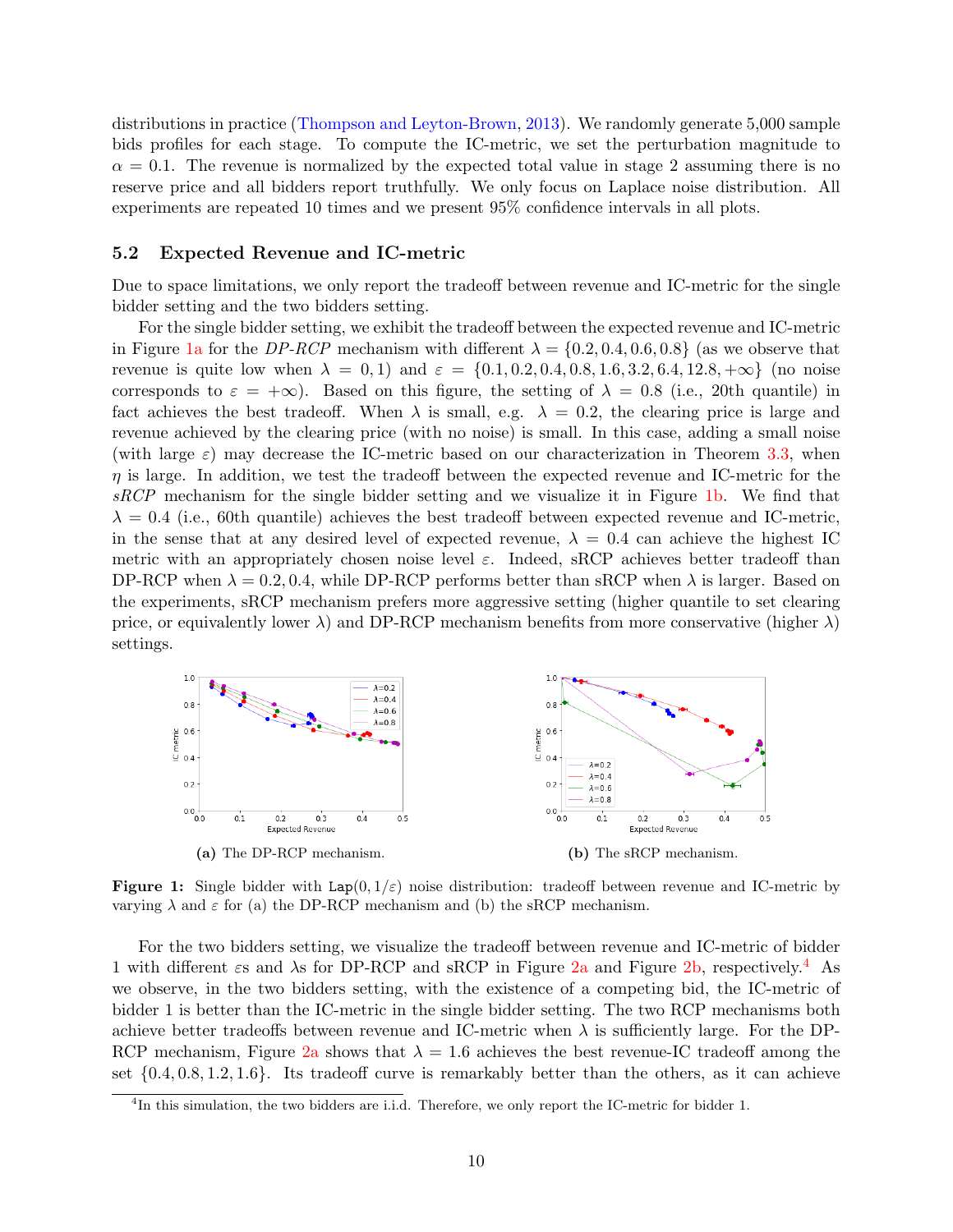expected revenue close to the optimum with just an 0.05 decrease in the IC metric from 1.0 (the incentive compatible level). To reach this far, other settings see their IC metric dip below 0.9. For the sRCP mechanism, we observe  $\lambda = 1.6$  achieves the best revenue-IC tradeoff, which is similar to the DP-RCP mechanism. Moreover, we find sRCP significantly outperforms than DP-RCP when  $\lambda = 1.2, 1.6.$ 

<span id="page-10-5"></span>

**Figure 2:** Two bidders with  $\text{Lap}(0, 1/\varepsilon)$  noise distribution: tradeoff between revenue and IC-metric by varying  $\lambda$  and  $\varepsilon$  for (a) the DP-RCP mechanism and (b) the sRCP mechanism.

## 6 Conclusion

This work proposed two robust clearing price mechanisms (DP-RCP and sRCP) to set anonymous reserve prices based on historical bid profiles. The mechanisms are both simple to implement: the first approach fits a clearing price to bid data (which involves optimizing a convex loss function) and the price is made robust to misreports by agents by adding noise to the mechanism output, while the second approach computes a clearing price based on smoothed bid data (adding noise to the training bids). For both mechanisms, we provided bounds on the revenue guarantee in terms of the noise level applied. We also provided exact characterizations of their IC-metric as defined in [\(Deng et al.,](#page-11-2) [2020\)](#page-11-2), which quantifies bidders' incentives to uniformly shade their bids. Our empirical evaluation showed that sRCP outperforms than DP-RCP in terms of the revenue and IC metric tradeoff with appropriately chosen parameter  $\lambda$ .

### References

- <span id="page-10-3"></span>Kareem Amin, Afshin Rostamizadeh, and Umar Syed. 2013. Learning prices for repeated auctions with strategic buyers. In Advances in Neural Information Processing Systems.
- <span id="page-10-4"></span>Kareem Amin, Afshin Rostamizadeh, and Umar Syed. 2014. Repeated contextual auctions with strategic buyers. In Advances in Neural Information Processing Systems.
- <span id="page-10-1"></span>Maria-Florina Balcan, Tuomas Sandholm, and Ellen Vitercik. 2019. Estimating Approximate Incentive Compatibility. In Proceedings of the 2019 ACM Conference on Economics and Computation (EC '19). ACM, New York, NY, USA.
- <span id="page-10-2"></span>Bernard Caillaud and Claudio Mezzetti. 2004. Equilibrium reserve prices in sequential ascending auctions. Journal of Economic Theory 117, 1 (2004),  $78 - 95$ .
- <span id="page-10-0"></span>Richard Cole and Tim Roughgarden. 2014. The sample complexity of revenue maximization. In Proceedings of the forty-sixth annual ACM symposium on Theory of computing.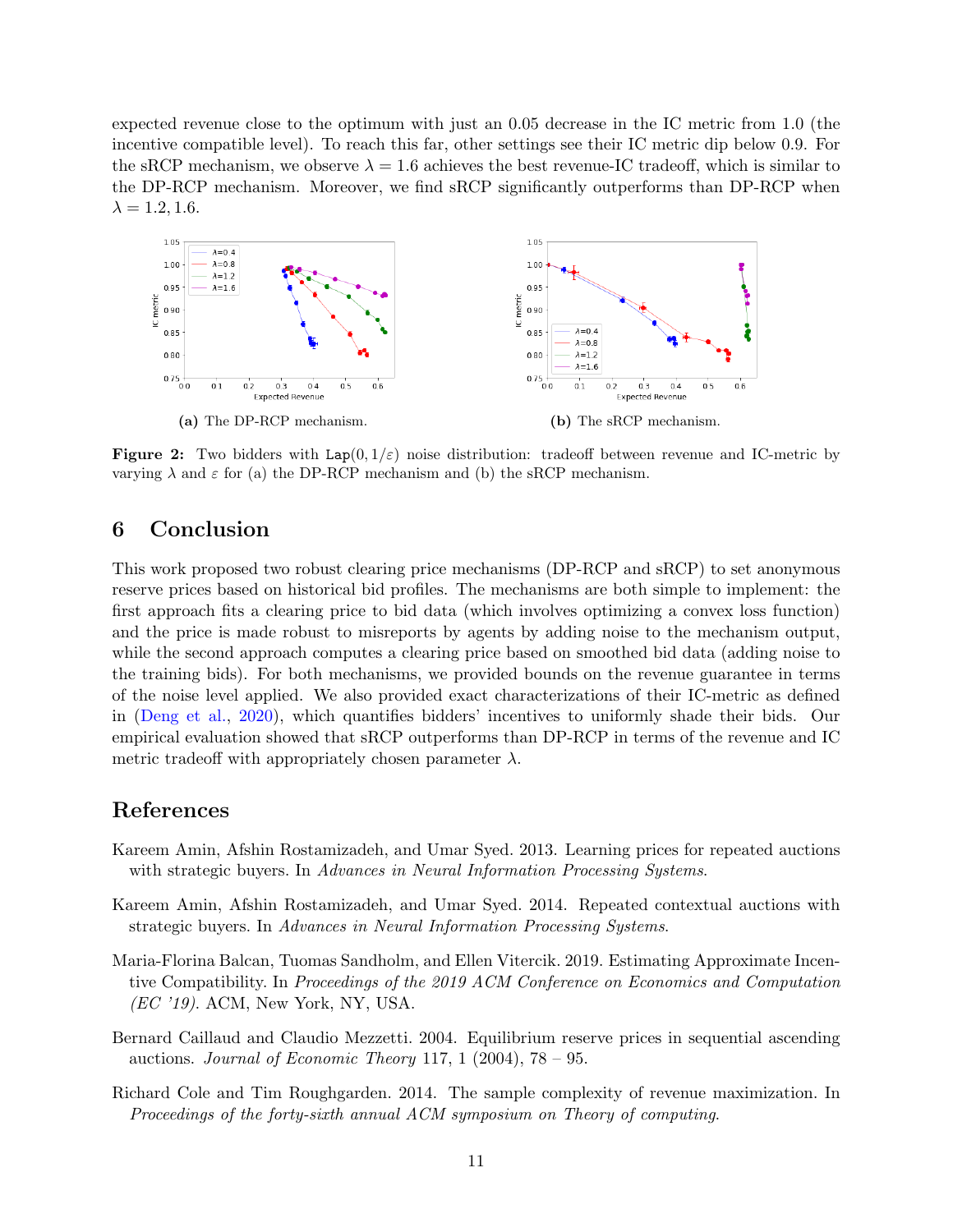- <span id="page-11-16"></span>Riccardo Colini-Baldeschi, Stefano Leonardi, Okke Schrijvers, and Eric Sodomka. 2020. Envy, regret, and social welfare loss. In Proceedings of The Web Conference 2020.
- <span id="page-11-11"></span>Yuan Deng, Sébastien Lahaie, and Vahab Mirrokni. 2019. A Robust Non-Clairvoyant Dynamic Mechanism for Contextual Auctions. In Advances in Neural Information Processing Systems.
- <span id="page-11-2"></span>Yuan Deng, Sébastien Lahaie, Vahab Mirrokni, and Song Zuo. 2020. A Data-Driven Metric of Incentive Compatibility. In Proceedings of The Web Conference 2020.
- <span id="page-11-5"></span>Yuan Deng, Sébastien Lahaie, Vahab Mirrokni, and Song Zuo. 2021. Revenue-Incentive Tradeoffs in Reserve Pricing. In Proceedings of the 38th International Conference on Machine Learning  $(ICML-21)$ , to appear.
- <span id="page-11-3"></span>Nikhil R Devanur, Zhiyi Huang, and Christos-Alexandros Psomas. 2016. The sample complexity of auctions with side information. In Proceedings of the forty-eighth annual ACM symposium on Theory of Computing.
- <span id="page-11-13"></span>Alexey Drutsa. 2018. Weakly Consistent Optimal Pricing Algorithms in Repeated Posted-Price Auctions with Strategic Buyer. In International Conference on Machine Learning.
- <span id="page-11-14"></span>Alexey Drutsa. 2020. Reserve pricing in repeated second-price auctions with strategic bidders. In International Conference on Machine Learning.
- <span id="page-11-4"></span>Paul Duetting, Zhe Feng, Harikrishna Narasimhan, David Parkes, and Sai Srivatsa Ravindranath. 2019. Optimal Auctions through Deep Learning (Proceedings of Machine Learning Research).
- <span id="page-11-8"></span>Alessandro Epasto, Mohammad Mahdian, Vahab Mirrokni, and Song Zuo. 2018. Incentive-aware learning for large markets. In Proceedings of the 2018 World Wide Web Conference.
- <span id="page-11-15"></span>Zhe Feng, Okke Schrijvers, and Eric Sodomka. 2019. Online Learning for Measuring Incentive Compatibility in Ad Auctions. In The World Wide Web Conference.
- <span id="page-11-10"></span>Negin Golrezaei, Adel Javanmard, and Vahab Mirrokni. 2019. Dynamic incentive-aware learning: Robust pricing in contextual auctions. In Advances in Neural Information Processing Systems.
- <span id="page-11-7"></span>Yash Kanoria and Hamid Nazerzadeh. 2014. Dynamic Reserve Prices for Repeated Auctions: Learning from Bids. In Web and Internet Economics (WINE).
- <span id="page-11-12"></span>Jinyan Liu, Zhiyi Huang, and Xiangning Wang. 2018. Learning optimal reserve price against nonmyopic bidders. In Advances in Neural Information Processing Systems.
- <span id="page-11-6"></span>Patrick Maillé. 2007. Market clearing price and equilibria of the progressive second price mechanism. RAIRO - Operations Research 41, 4 (2007).
- <span id="page-11-9"></span>Jieming Mao, Renato Paes Leme, and Jon Schneider. 2018. Contextual Pricing for Lipschitz Buyers. (2018).
- <span id="page-11-1"></span>Frank McSherry and Kunal Talwar. 2007. Mechanism design via differential privacy. In 48th Annual IEEE Symposium on Foundations of Computer Science (FOCS'07). IEEE.
- <span id="page-11-0"></span>Andres M Medina and Mehryar Mohri. 2014. Learning theory and algorithms for revenue optimization in second price auctions with reserve. In Proceedings of the 31st International Conference on Machine Learning (ICML-14).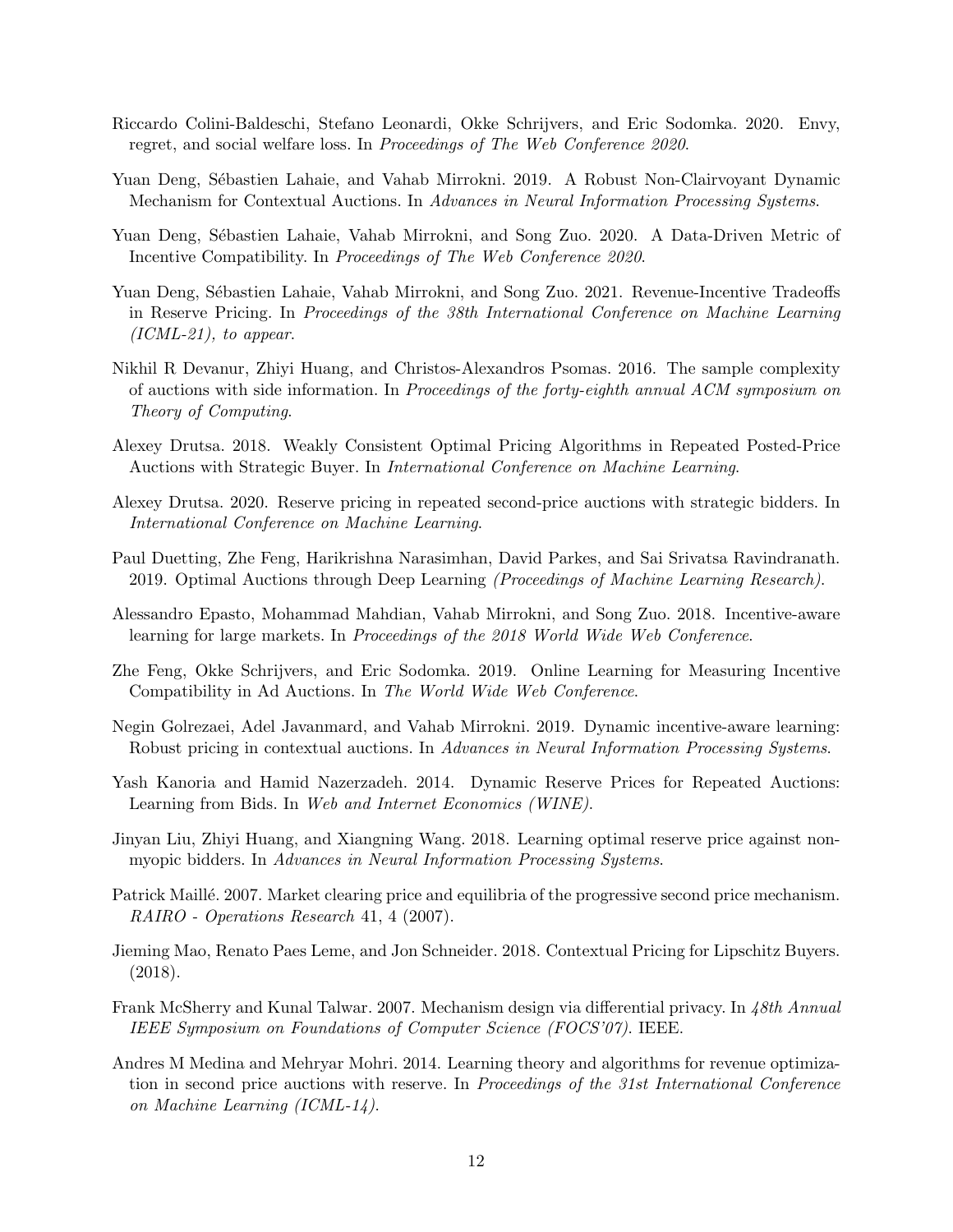- <span id="page-12-2"></span>Jamie H Morgenstern and Tim Roughgarden. 2015. On the pseudo-dimension of nearly optimal auctions. In Advances in Neural Information Processing Systems.
- <span id="page-12-1"></span>Roger B Myerson. 1981. Optimal auction design. Mathematics of Operations Research 6, 1 (1981).
- <span id="page-12-5"></span>Thomas Nedelec, Noureddine El Karoui, and Vianney Perchet. 2019. Learning to bid in revenuemaximizing auctions. In International Conference on Machine Learning.
- <span id="page-12-3"></span>Michael Ostrovsky and Michael Schwarz. 2011. Reserve prices in internet advertising auctions: A field experiment. In Proceedings of the 12th ACM conference on Electronic commerce.
- <span id="page-12-0"></span>Renato Paes Leme, Martin Pal, and Sergei Vassilvitskii. 2016. A field guide to personalized reserve prices. In Proceedings of the 25th international conference on world wide web.
- <span id="page-12-6"></span>David C. Parkes, Jayant Kalagnanam, and Marta Eso. 2001. Achieving Budget-balance with Vickrey-based Payment Schemes in Exchanges. In Proceedings of the 17th International Joint Conference on Artificial Intelligence (IJCAI'01). Morgan Kaufmann Publishers Inc., San Francisco, CA, USA.
- <span id="page-12-4"></span>Weiran Shen, Sebastien Lahaie, and Renato Paes Leme. 2019. Learning to Clear the Market. In Proceedings of the 36th International Conference on Machine Learning.
- <span id="page-12-7"></span>David RM Thompson and Kevin Leyton-Brown. 2013. Revenue optimization in the generalized second-price auction. In *Proceedings of the fourteenth ACM conference on Electronic commerce.*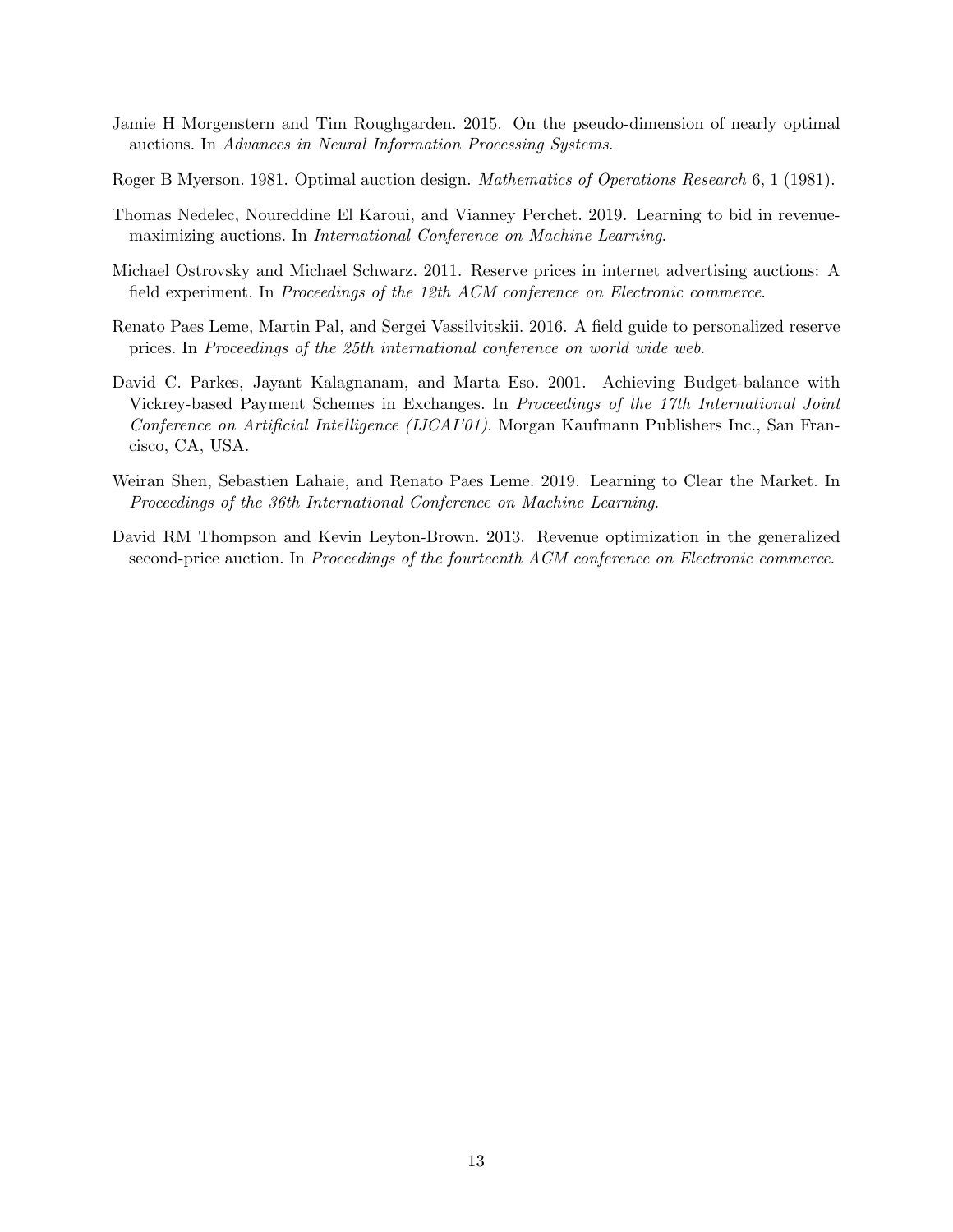# Robust Clearing Price Mechanisms for Reserve Price Optimization

# Appendix

# <span id="page-13-0"></span>A Auxiliary Lemmas

### A.1 Representation of the Expected Revenue

<span id="page-13-2"></span>Lemma A.1. The expected revenue in stage 2 can be represented as,

$$
\mathbf{Rev}(r) = r - 2rD^{(2)}(r) + rD^{(1)}(r) + \mathbb{E}[v^{(2)}]
$$

Proof.

$$
\begin{aligned}\n\textbf{Rev}(r) &= \mathbb{E}_v \left[ \max(v^{(2)}, r) \cdot \mathbb{I}\{v^{(1)} \ge r\} \right] \\
&= \int_r^1 x dD^{(2)}(x) + r \mathbb{P}(v^{(2)} \le r < v^{(1)}) \\
&= 1 - r D^{(2)}(r) - \int_r^1 D^{(2)} dx + r(D^{(1)}(r) - B_2(r)) \\
&= r - r D^{(2)} + \int_r^1 (1 - D^{(2)}(x)) dx + r(D^{(1)}(r) - D^{(2)}(r)) \\
&= r - 2r D^{(2)}(r) + r D^{(1)}(r) + \mathbb{E}[v^{(2)}]\n\end{aligned}
$$

 $\Box$ 

### A.2 Another Characterization of Reserve Price in the sRCP Mechanism

<span id="page-13-1"></span>**Lemma A.2.** Given  $0 \leq \lambda \leq n$ , the reserve price  $r_{\lambda}^{s}(\beta)$  computed by sRCP mechanism for n bidders is 0 if  $\sum_{i=1}^n \mathbb{E}_{v_i} [F(-\beta_i(v_i))] \geq n - \lambda$ . Otherwise, it is the solution of price p to

$$
\sum_{i=1}^{n} \int_{-\infty}^{\infty} D_i(\beta_i^{-1}(p-z)) f(z) dz = n - \lambda,
$$

where  $\beta_i^{-1}(x) = 0, \forall x \leq 0$ .

Proof.

$$
\mathbb{E}_{v \sim D, z \sim F}[\ell^{c}(p, \beta(v) + z; \lambda)]
$$
\n
$$
= \sum_{i=1}^{n} \int_{-\infty}^{\infty} \int_{\beta_{i}^{-1}(p-z)}^{1} (\beta_{i}(v) + z - p) dD_{i}(v) f(z) dz + \lambda p
$$
\n
$$
= \sum_{i=1}^{n} \int_{-\infty}^{\infty} \int_{\beta_{i}^{-1}(p-z)}^{1} \beta_{i}(v) dD_{i}(v) f(z) dz + \sum_{i=1}^{n} \int_{-\infty}^{\infty} (z - p) \cdot (1 - D_{i}(\beta_{i}^{-1}(p-z))) f(z) dz + \lambda p
$$

Taking the gradient of above formula w.r.t.  $p$ , we have

$$
\frac{\partial \mathbb{E}_{v,z}[\ell^c(p,\beta(v)+z;\lambda)]}{\partial p} = -\sum_{i=1}^n \int_{-\infty}^\infty (1 - D_i(\beta_i^{-1}(p-z)))f(z)dz + \lambda
$$

$$
= \sum_{i=1}^n \int_{-\infty}^\infty D_i(\beta_i^{-1}(p-z))f(z)dz - (n-\lambda)
$$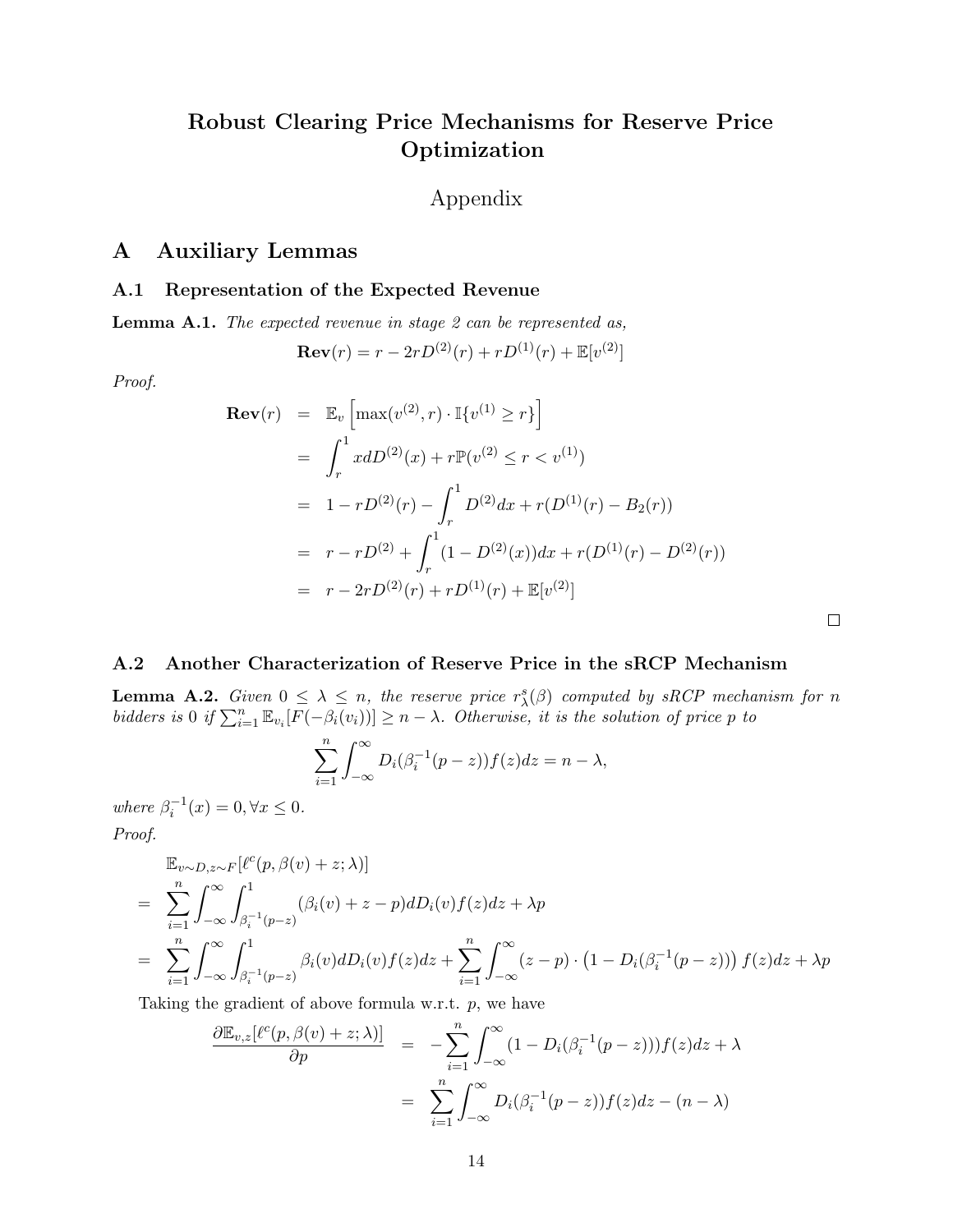By integral by part, we have  $\sum_{i=1}^{n} \int_{-\infty}^{\infty} D_i(\beta_i^{-1}(-z)) f(z) dz = \sum_{i=1}^{n} \mathbb{E}_{v_i} [F(-\beta_i(v_i))]$ . Then if  $\sum_{i=1}^{n} \mathbb{E}_{v_i} [F(-\beta_i(v_i))] \geq n - \lambda$ , the reserve price is equal to 0. Otherwise, setting the gradient to be zero, we complete the proof.

 $\Box$ 

 $\Box$ 

## <span id="page-14-0"></span>B Missing Proofs from Section [3](#page-5-5)

### B.1 Proof of Proposition [3.1](#page-5-4)

*Proof.* Taking the derivative of  $\mathbb{E}_v \left[ \ell^c(p, \beta(v); \lambda) \right]$  w.r.t p, we have

$$
\nabla_p \mathbb{E}_v[\ell^c(p, \beta(v); \lambda)] = \mathbb{E}_v [\nabla_p \ell^c(p, \beta(v); \lambda)]
$$
  
=  $\mathbb{E}_v \left[ \lambda - \sum_{i=1}^n \mathbb{I}\{\beta_i(v_i) \ge p\} \right] = \lambda - \mathbb{E}_v \left[ \sum_{i=1}^n \mathbb{I}\{\beta_i(v_i) \ge p\} \right]$   
=  $\lambda - \sum_{i=1}^n (1 - D_i(\beta_i^{-1}(p))) = \sum_{i=1}^n D_i(\beta_i^{-1}(p)) - (n - \lambda)$ 

Setting the gradient to be zero and by the first order condition, we complete the proof.

### B.2 Proof of Theorem [3.2](#page-5-0)

Proof. By Lemma [A.1,](#page-13-2) the expected revenue in stage 2 is

$$
\mathbf{Rev}(r) = r - 2rD^{(2)}(r) + rD^{(1)}(r) + \mathbb{E}[v^{(2)}]
$$

By the Lipschitzness of  $D^{(1)}$  and  $D^{(2)}$ , we can bound the difference of the revenue under reserve prices  $r_{\lambda}(z,\beta)$  and  $p_{\lambda}^{c}(\beta)$ , as follows,

$$
|\mathbf{Rev}(r_{\lambda}(z,\beta)) - \mathbf{Rev}(p_{\lambda}^{c}(\beta))| \le (4+3L)| \max(p_{\lambda}^{c}(\beta) + z, 0) - p_{\lambda}^{c}(\beta)|
$$
  
\$\le (4+3L)|z|\$,

By the property of Laplace distribution,  $\mathbb{P}\left(|z| \leq \frac{\ln(1/\delta)}{\varepsilon}\right) \geq 1-\delta$ . Finally, we have

$$
\mathbb{P}\left(\left|\mathbf{Rev}(r_{\lambda}(z,\beta)) - \mathbf{Rev}(p_{\lambda}^{c}(\beta))\right| \leq (4+3L) \cdot \frac{\ln(1/\delta)}{\varepsilon}\right) \geq \mathbb{P}\left(|z| \leq \frac{\ln(1/\delta)}{\varepsilon}\right) \geq 1-\delta
$$

### B.3 Proof of Theorem [3.3](#page-6-0)

*Proof.* We first rewrite the expected utility function  $\mathbb{E}_{v_i}[\hat{u}_{i,2}(\alpha; v)]$  in the following way,

$$
\mathbb{E}_{v}[\hat{u}_{i,2}(\alpha; v)]
$$
\n
$$
= \mathbb{E}_{v} \left[ \mathbb{E}_{z} \left[ \mathbb{I}\{v_{i} \geq \max_{j \neq i} \{v_{j}, p^{*}(\alpha) + z\} \} \cdot (v_{i} - \max_{j \neq i} \{v_{j}, p^{*}(\alpha) + z\}) \right] \right]
$$
\n
$$
= \mathbb{E}_{v:v_{i} \geq m_{i}} \left[ \int_{-\infty}^{m_{i} - p^{*}(\alpha)} (v_{i} - m_{i}) f(z) dz + \int_{m_{i} - p^{*}(\alpha)}^{v_{i} - p^{*}(\alpha)} (v_{i} - p^{*}(\alpha) - z) f(z) dz \right]
$$
\n
$$
= \mathbb{E}_{v:v_{i} \geq m_{i}} \left[ (v_{i} - m_{i}) F(m_{i} - p^{*}(\alpha)) + (v_{i} - p^{*}(\alpha)) (F(v_{i} - p^{*}(\alpha)) - F(m_{i} - p^{*}(\alpha))) - \int_{m_{i} - p^{*}(\alpha)}^{v_{i} - p^{*}(\alpha)} z f(z) dz \right]
$$
\n
$$
= \mathbb{E}_{v:v_{i} \geq m_{i}} \left[ (v_{i} - p^{*}(\alpha)) F(v_{i} - p^{*}(\alpha)) - (m_{i} - p^{*}(\alpha)) F(m_{i} - p^{*}(\alpha)) - \int_{m_{i} - p^{*}(\alpha)}^{v_{i} - p^{*}(\alpha)} z f(z) dz \right]
$$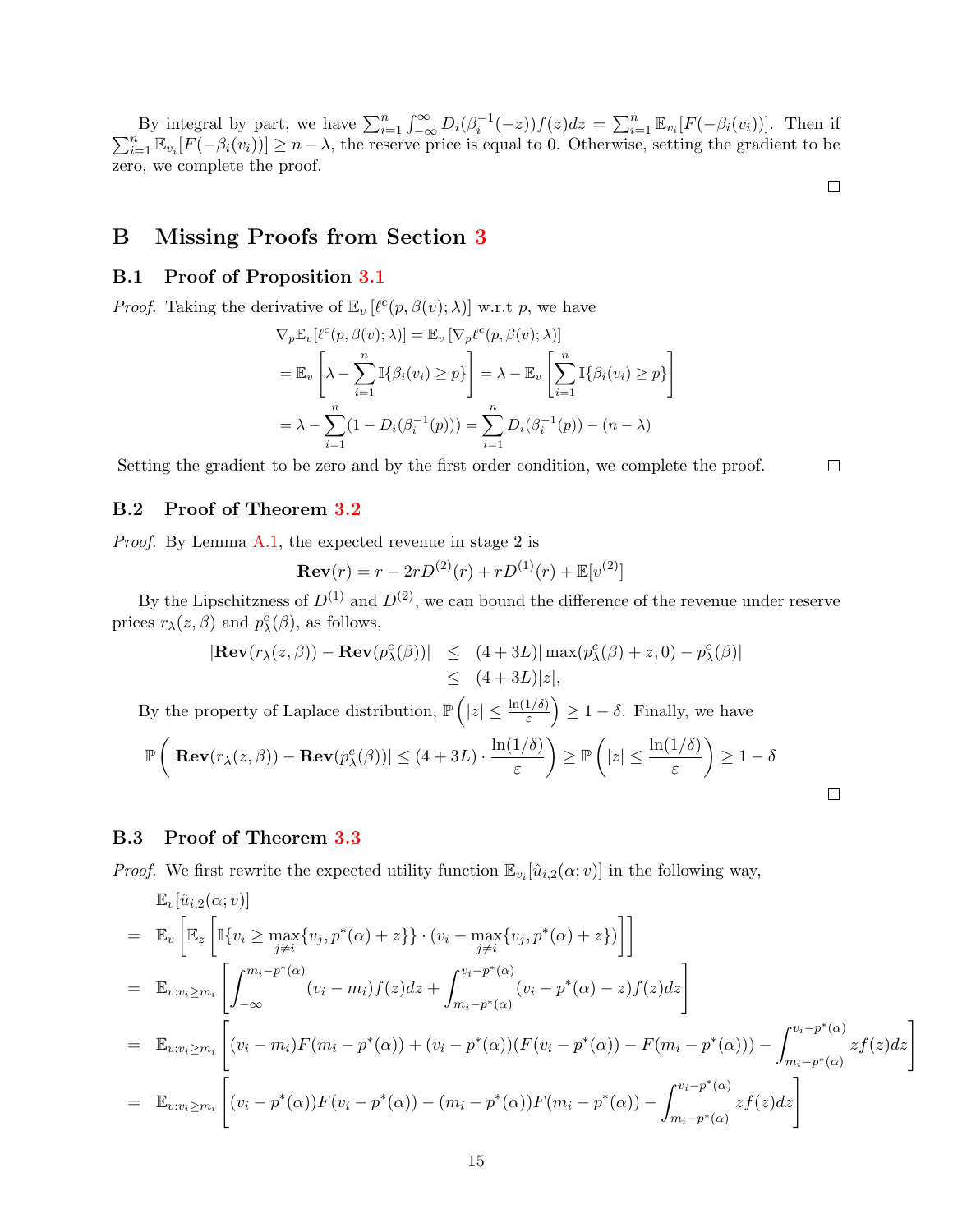For notation simplicity, we denote

$$
T(v_i, m_i, \alpha) = \left[ (v_i - p^*(\alpha)) F(v_i - p^*(\alpha)) - (m_i - p^*(\alpha)) F(m_i - p^*(\alpha)) - \int_{m_i - p^*(\alpha)}^{v_i - p^*(\alpha)} z f(z) dz \right] \cdot g_i(m_i)
$$

By Leibniz integral rule, we compute the quantity  $\lim_{\alpha\to 0} \frac{\mathbb{E}_{v}[\hat{u}_{i,2}(1+\alpha;v)] - \mathbb{E}_{v}[\hat{u}_{i,2}(1-\alpha;v)]}{2\alpha}$  $rac{2\alpha}{2\alpha}$  as follows,

$$
\lim_{\alpha \to 0} \frac{\mathbb{E}_{v}[\hat{u}_{i,2}(1+\alpha; v)] - \mathbb{E}_{v}[\hat{u}_{i,2}(1-\alpha; v)]}{2\alpha}
$$
\n
$$
= \frac{\partial \mathbb{E}_{v_{i}}\left[\int_{0}^{v_{i}} T(v_{i}, m_{i}, \alpha) d m_{i}\right]}{\partial \alpha} \Bigg|_{\alpha=1}
$$
\n
$$
= \mathbb{E}_{v_{i}}\left[v_{i} \cdot T(v_{i}, v_{i}, \alpha) + \int_{0}^{v_{i}} \frac{\partial T(v_{i}, m_{i}, \alpha)}{\partial \alpha} d m_{i} \Big|_{\alpha=1}\right]
$$
\n
$$
= \mathbb{E}_{v_{i}}\left[0 + \int_{0}^{v_{i}} \left(F(v_{i} - p^{*}(\alpha)) \cdot \frac{\partial [v_{i} - p^{*}(\alpha)]}{\partial \alpha} - F(m_{i} - p^{*}(\alpha)) \cdot \frac{\partial [m_{i} - p^{*}(\alpha)]}{\partial \alpha}\right) g_{i}(m_{i}) d m_{i} \Big|_{\alpha=1}\right]
$$

(By the fact that  $T(v_i, v_i, \alpha) = 0$ )

$$
= \mathbb{E}_{v_i} \left[ 0 + \int\limits_0^{\alpha v_i} \left( F(v_i - p^*(\alpha)) \cdot \left( -\frac{\partial p^*(\alpha)}{\partial \alpha} \right) + F(m_i - p^*(\alpha)) \cdot \frac{\partial p^*(\alpha)}{\partial \alpha} \right) g_i(m_i) dm_i \Bigg|_{\alpha=1} \right]
$$
  

$$
= \mathbb{E}_{v_i} \left[ \int\limits_0^{v_i} \left[ \left( F(m_i - p^*(1)) - F(v_i - p^*(1)) \right) \cdot \eta \right] g_i(m_i) dm_i \right]
$$

Therefore, we have

$$
IC_{i} = \lim_{\alpha \to 0} \frac{\mathbb{E}_{v}[\hat{u}_{i,2}(1+\alpha; v)] - \mathbb{E}_{v}[\hat{u}_{i,2}(1-\alpha; v)]}{2\alpha \mathbb{E}_{v_{i}}[v_{i}x_{i}(v_{i})]}
$$
  
\n
$$
= -\frac{\eta \cdot \mathbb{E}_{v_{i}}\left[\int_{0}^{v_{i}} (F(v_{i}-p^{*}(1)) - F(m_{i}-p^{*}(1)))g_{i}(m_{i})dm_{i}\right]}{\mathbb{E}_{v}[v_{i}x_{i,1}(v)]}
$$
  
\n
$$
= -\eta \cdot \frac{\mathbb{E}_{v_{i}}\left[ (F(v_{i}-p^{*}(1))G_{i}(v_{i}) - \int_{0}^{v_{i}} F(m_{i}-p^{*}(1)))dG_{i}(m_{i}) \right]}{\mathbb{E}_{v}[v_{i}x_{i,1}(v)]}
$$
  
\n
$$
= -\eta \cdot \frac{\mathbb{E}_{v_{i}}\left[F(v_{i}-p^{*}(1))G_{i}(v_{i}) - F(m_{i}-p^{*}(1))G_{i}(m_{i})\right]_{0}^{v_{i}} + \int_{0}^{v_{i}} G_{i}(m_{i})f(m_{i}-p^{*}(1))dm_{i}\right]}{\mathbb{E}_{v}[v_{i}x_{i,1}(v)]}
$$
  
\n(By integral by part)  
\n
$$
= -\eta \cdot \frac{\mathbb{E}_{v_{i}}\left[\int_{0}^{v_{i}} G_{i}(m_{i})f(m_{i}-p^{*}(1))dm_{i}\right]}{\mathbb{E}_{v}[v_{i} \cdot G_{i}(v_{i})]}
$$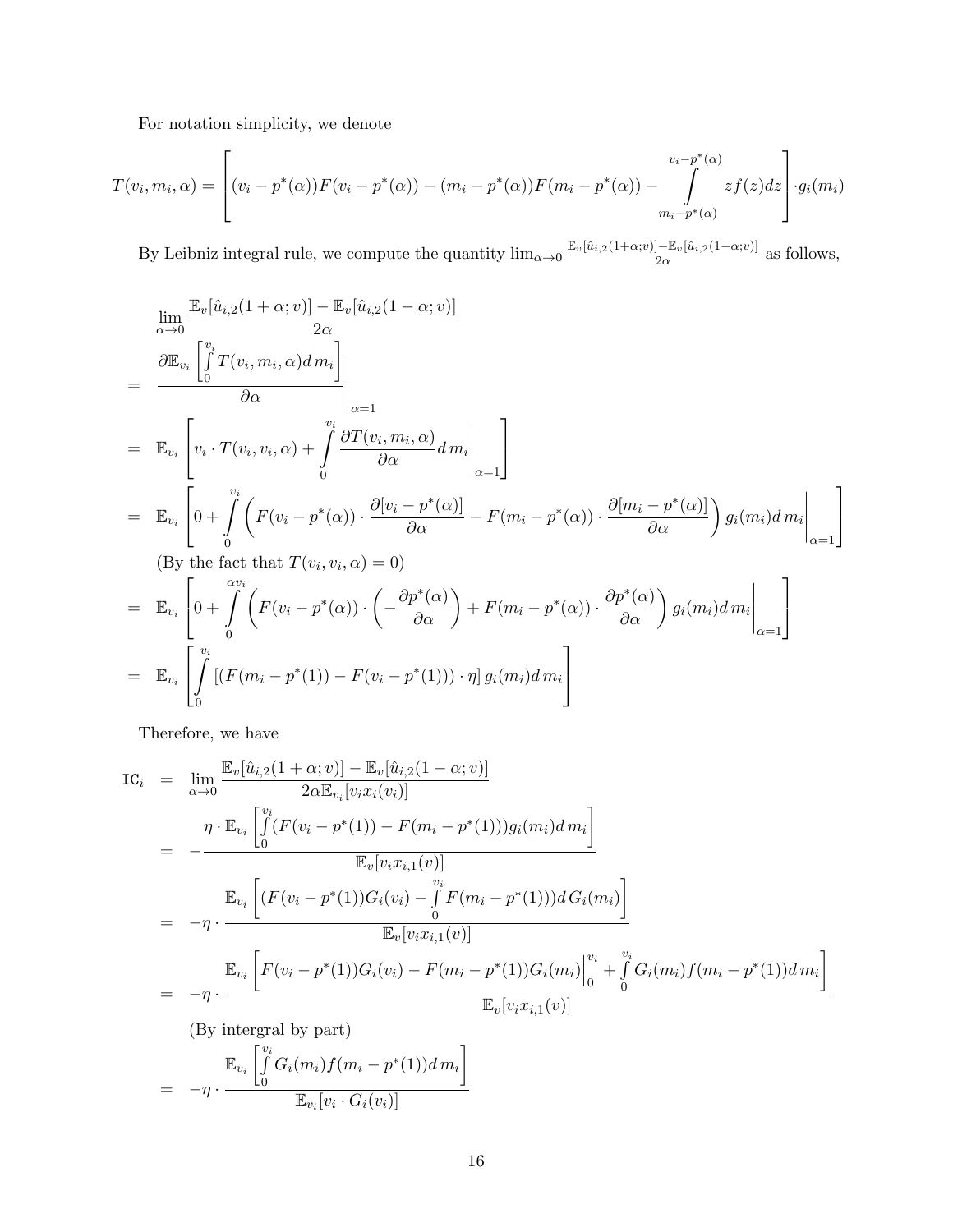where the last equality above holds because

$$
x_{i,1}(v) = \mathbb{P}(m_i \le v_i) = G_i(v_i).
$$

.

### B.4 Proof of Equation [\(8\)](#page-6-3)

*Proof.* Given the definition of  $p^*(\alpha)$  and Proposition [3.1,](#page-5-4) we have  $D_i\left(\frac{p^*(\alpha)}{\alpha}\right)$  $\left(\frac{\alpha}{\alpha}\right)$  +  $\sum_{j\neq i} D_j(p^*(\alpha))$  =  $n - \lambda$ . Taking gradient w.r.t  $\alpha$  of the both sides in the above equation, we have

 $\overline{a}$ 

$$
\frac{\partial p^*(\alpha)}{\partial \alpha} = \frac{p^*(\alpha)D_i'\left(\frac{p^*(\alpha)}{\alpha}\right)}{\alpha D_i'\left(\frac{p^*(\alpha)}{\alpha}\right) + \alpha^2 \sum_{j \neq i} D_j'(p^*(\alpha))}
$$

Therefore,  $\eta = \frac{p^*(1)D_i'(p^*(1))}{D'(p^*(1)) + \sum_{i=1}^k D'_i(p^*(1))}$  $D_i'(p^*(1)) + \sum_{j \neq i} D_j'(p^*(1))$ 

# <span id="page-16-0"></span>C Missing Proofs from Section [4](#page-6-4)

### C.1 Proof of Proposition [4.1](#page-7-2)

Proof.

$$
\mathbb{E}_{v \sim D, z \sim F}[\ell^{c}(p, \beta(v) + z; \lambda)] = \sum_{i=1}^{n} \int_{0}^{1} \int_{p-\beta_{i}(v)}^{\infty} (\beta_{i}(v) + z - p) dF(z) dD_{i}(v) + \lambda p
$$
  

$$
= \sum_{i=1}^{n} \int_{0}^{1} (\beta_{i}(v) - p) \cdot (1 - F(p - \beta_{i}(v))) dD_{i}(v)
$$
  

$$
+ \sum_{i=1}^{n} \int_{0}^{1} \int_{p-\beta_{i}(v)}^{\infty} z dF(z) dD_{i}(v) + \lambda p
$$

Taking the partial gradient of the above formula w.r.t  $p$ , we have

$$
\frac{\partial \mathbb{E}_{v,z}[\ell^c(p,\beta(v)+z;\lambda)]}{\partial p} = -\sum_{i=1}^n \int_0^1 (1 - F(p-\beta_i(v))) dD_i(v) + \lambda
$$

$$
= \sum_{i=1}^n \int_0^1 F(p-\beta_i(v)) dD_i(v) - (n-\lambda)
$$

If  $\sum_{i=1}^n \mathbb{E}_{v_i}[F(-\beta_i(v_i))] \geq n - \lambda$ , the reserve price is equal to 0. Otherwise, setting the gradient to be zero, we complete the proof.  $\Box$ 

 $\Box$